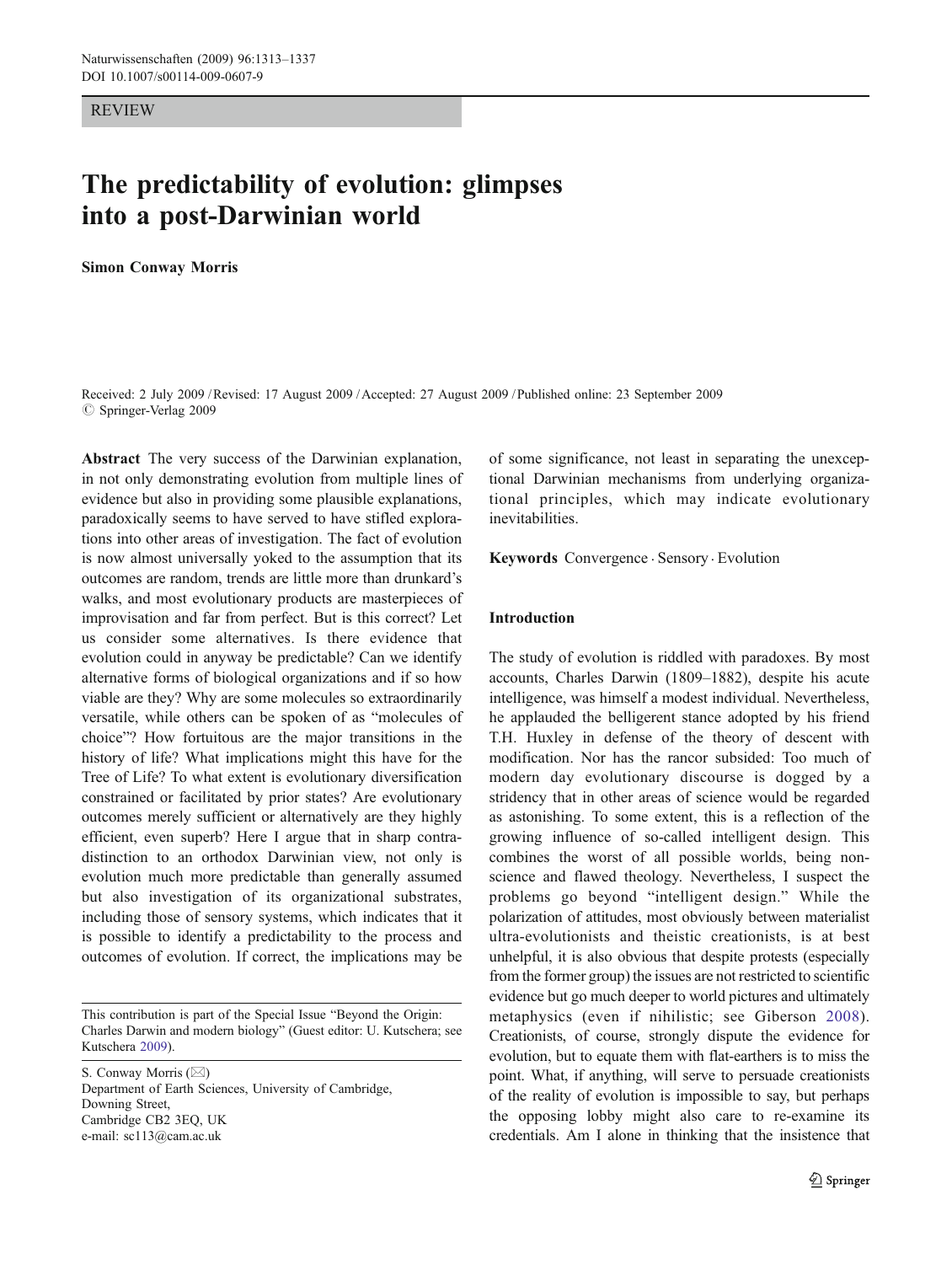for all intents and purposes the study of evolution is complete, comprehensive, and unassailable reflects a closing of the scientific mind? Not that anybody (apart from the aforementioned creationists) disputes the truth of evolution, nor for that matter the primacy of the mechanistic formula of adaptation and natural selection (Darwin [1859](#page-20-0)). But that does not mean we have a complete explanation. Here I will try to explain why.

First we have no adequate definition of life. Michael Polanyi's seminal essay "Life's irreducible structure" (Polanyi [1968](#page-22-0)) still provides a bench-mark for discussion. Thus, while our intuitive sense of life being both selforganized and highly dynamic, and from which hierarchies, non-linearities and remarkable thermodynamic engines seemingly emerge effortlessly, goes some way to capture this seemingly evanescent—but in reality astonishingly robust—entity, we possess no underlying theory to delimit life. Drawing on both Polanyi and other luminaries such as Schrödinger, Prigogine, and Kauffman Peter Macklem's brief but compelling essay (Macklem [2008\)](#page-22-0) captures the knife-edge-like existence of life as a physico-chemical state poised between vast regions of either crystalline immobility or chaotic flux. But in addition to this depiction, Macklem also stresses that if we could but understand the nature of emergences, not least consciousness, then we might be on the threshold of "the next biological revolution" (p. 1846). From this perspective alone to suggest that our understanding of evolution is complete is surely open to question.

This, to repeat, is not to question the Darwinian formulation, but simply to insist we are engaged in unfinished business. Nor would I for a moment wish to claim that I am a lone voice. Figures such as Brian Goodwin ([1994\)](#page-20-0) and Stuart Kauffman ([1993\)](#page-21-0) have evoked post-Darwinian scenarios to explain biological complexity. The approach here is somewhat different and less theoretical, but concludes with equal force that current explanations are incomplete. To support this view I will touch on only a handful of topics revolving around such topics as (a) the nature of the Tree of Life and the seductive notion of "twigs," (b) the improbability (or otherwise) of major transitions, (c) the question of molecules of choice, (d) inherent tendencies or innateness, (e) the identification of a predictability (possibly even a "logic") in biological systems, and (f) the limits to biological "engineering." To a considerable extent these are categories of convenience, by no means mutually exclusive, but collectively they talk to a wider program. In essence this review aims to demonstrate that contrary to almost all received "neo-Darwinian" wisdom the evolutionary destinations—say humans—are very far from being fortuitous, and by implication unpredictable. To the contrary, the evidence suggests that in reality rather than being an open-ended process evolution is deeply constrained. The number of options it can pursue is surprisingly few. That the view of fortuitousness is very deeply embedded in the Darwin-based modern theory of biological evolution (e.g., Carroll [2000](#page-19-0); Kutschera and Niklas [2004;](#page-21-0) Kutschera [2009\)](#page-21-0) will be evident from even a cursory reading of the literature. Here I will expand upon just a single example to argue the contrary case.

## The road less traveled?

Evolution is littered with its icons. Among the most intriguing are the bats, with our fascination in them largely revolving around their capacity for echolocation. Even so this sensory modality has evolved many times in other groups, notably in various mammals (e.g., Thomas et al. [2004](#page-23-0)) and also the birds (e.g., Griffin [1958](#page-20-0)). So too even though echolocation is taken to be the evolutionary hallmark of the bats, within this group itself convergence is also found. Thus, chiropteran echolocation may have evolved more than once (e.g., Eick et al. [2005](#page-20-0)), and so too there are striking instances of convergence in terms of various call types and the nature of the frequencies employed (e.g., Jones and Holderied [2007\)](#page-21-0). Of these a particularly intriguing example revolves around the rhinolophids (horse-shoe bats) and a New World mormoopid, specifically the Greater Mustached bat. In both animals the cochlea possesses an acoustic fovea to detect the very narrow frequencies of ultrasound, and as Gerhard Neuweiler remarks, this is "one of the most striking examples of convergent evolution" (Neuweiler [2003,](#page-22-0) p. 255). But in his analysis, Neuweiler seems to lose his Darwinian nerve when he also writes "It challenges our imagination to conceive evolutionary driving forces" that might lead to such an acoustic fovea. Indeed he goes on to wonder if this admittedly remarkable piece of bioengineering might be the result of "an accidental nonfunctional mishap" (p. 255). But against this view of contingent accident, we need to note that not only is this acoustic fovea convergent but also that the convergences do not stop here but extend to the auditory cortex (Neuweiler [1990\)](#page-22-0).

This initial example serves, therefore, to introduce some wider issues. Evidently there can be a tension in the identification of convergences, and this is also echoed in the almost invariable employment of adjectives with the connotation of surprise: "Remarkable," "striking," even "uncanny," and "stunning" are the regular linguistic currency that is employed. So too, convergences challenge the atomistic thinking typical of cladistic methodologies because emphasis on the former looks toward integrated complexes. Things seldom evolve in isolation but rather in the context of functional interdependence (with, of course, the potential for concerted convergence (e.g., Givnish et al. [2005](#page-20-0)) and ecomorphs (e.g., Losos et al. [1998\)](#page-22-0)).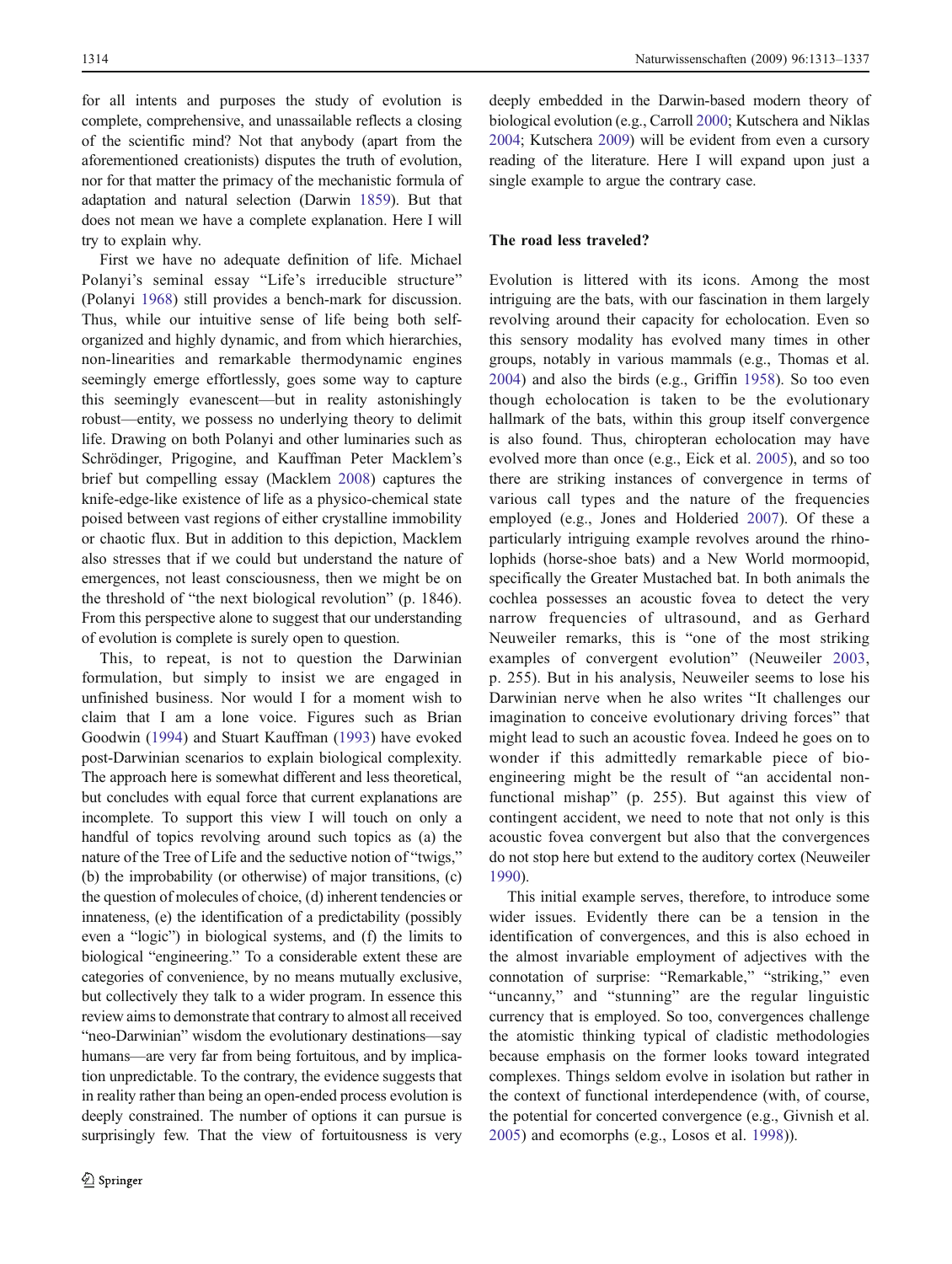These remarks are clearly consistent with the "Darwinian program," that is an integral part of modern theory of biological evolution (Carroll [2000;](#page-19-0) Kutschera and Niklas [2004\)](#page-21-0), not least in terms of adaptation. Nevertheless, the fit may not be entirely comfortable. This arises from another point of tension. That is, while an appeal to the accidental and other mishaps in the history of life is deemed to be consistent with the current Darwinian zeitgeist, epistemologically, this may lead to more problematic territory. In brief one can argue that the Darwinian mechanism lacks traction. By this I simply mean that the description of the mechanism is valid, but forecloses the investigation of predictability. If indeed every evolutionary product is fortuitous, then in one sense apart from noting that things change according to a given algorithm nothing is being explained at all. It is difficult to think of any other science that would regard such a formulation as particularly satisfactory. But in present-day evolutionary biology, this view remains pervasive. Unlike other sciences, so it appears, evolution has neither predictabilities nor any sense that it might depend on pre-existing substrates that could in one way or other determine possible outcomes.

## Uncanny evolution?

I suggest, therefore, that within the "Darwinian framework" there exists a very interesting intellectual tension. This lies between the ostensibly fortuitous, a central tenet of the modern theory of biological evolution, as against the uncanny capacity for organisms to navigate to particular solutions. Innumerable such examples could be given, but consider just one instance. This example revolves around pollination strategies, and specifically the shift from bee to hummingbird pollination. In the case of the plants known as the penstemons, such a shift may have occurred in this group alone as many as twenty-one times (Wilson et al. [2007\)](#page-24-0). Not only do the authors employ the word "attractor" but they also exclaim that "the number of origins of ornithophily is astonishing and indicates to us that the hummingbird pollination niche is just waiting to be claimed by plants with flowers like penstemons in a way that other pollination niches are not" (Wilson et al. [2007](#page-24-0), p. 889; my emphasis). And what of the hummingbirds? So far as they and evolutionary convergences are concerned, this is only the tip of an evolutionary iceberg. Thus, convergences extend not only to the evolution of particular flower-types (Brown and Kodric-Brown [1979](#page-19-0)) and avian nectarivory (including the remarkable convergence between the meliphagids and Hawaiian honeycreepers (Fleischer et al. [2008](#page-20-0))) but also beyond the birds to the insects and specifically the hawkmoths. Their similarity to hummingbirds famously fooled the naturalist Henry Bates ([1892\)](#page-19-0)

who as a collector sought the former, but routinely shot moths. This blunder is all the more excusable given that the convergences extend to physiological and metabolic identities (Welch et al. [2006\)](#page-24-0). And this trail of convergences can be followed yet further, to the nectarivorous bats (e.g., Dickinson [2008;](#page-20-0) Welch et al. [2008\)](#page-24-0).

Again, as is almost always the case, these convergences come with the customary adjectives of surprise. Michael Dickinson, for example, exclaims how the hovering flight of bat and moth are "uncannily similar" although he goes on to note how they are "united by the laws of physics" (Dickinson [2008,](#page-20-0) p. R470). Yet most biologists, I suspect, would still register a protest. Yes the convergences that revolve around nectarivory are striking, be they aerodynamic or metabolic (e.g., Suarez et al. [2009](#page-23-0)), but each clade is unique. Hawkmoths, hummingbirds, and nectarivorous bats are all convergent, but they are not identical. One might respond that perhaps it is time we addressed biological properties per se if we want to bring some order to evolution rather than reiterate for the umpteenth time the dry bones of the Darwinian formulation.

#### Trees and twigs

But the mold will be difficult to break. Who, after all, can fail to be impressed by the sheer diversity of life? It would be difficult to believe that the respective experts on dinoflagellates and tapeworms would have much to say to each other. Yet this case entails a striking intestinal convergence. Thus the dinoflagellate Haplozoon praxillellae (Fig. [1](#page-3-0)) adopts the form of a tapeworm to the extent of evolving attachment devices, strobili, and even a microtrichous surface (Rueckert and Leander [2008\)](#page-23-0). So too in at least some cases diversification obviously occurs but it transpires to be ultimately local, whereas the convergences emerge as global (e.g., Westneat et al. [2005\)](#page-24-0). Such a view, of course, is consistent with an evolutionary tree, but it is one with a decidedly peculiar shape. Again, perhaps an unforeseen tension is evident. Thus, for most biologists, what is arguably his most powerful piece of writing in the Origin is the depiction of the Tree of Life (Darwin [1859](#page-20-0)). No doubt there is a grandeur of this vision, but perhaps because in reality practically the entire tree is dead—in other words entombed in the fossil record—much emphasis is placed on the metaphor of twigs. Here surely is both the epitome of innumerable and remote evolutionary end-points, again with the half-articulated sense that this metaphorical Tree is blindly extending in any direction. Upon one such twig, humans are perched, supported by a slender series of branches, all now lifeless, that represent the local and entirely unimportant radiation of Homo. Thus, we encounter one of the central tropes of evolution. Humans are indeed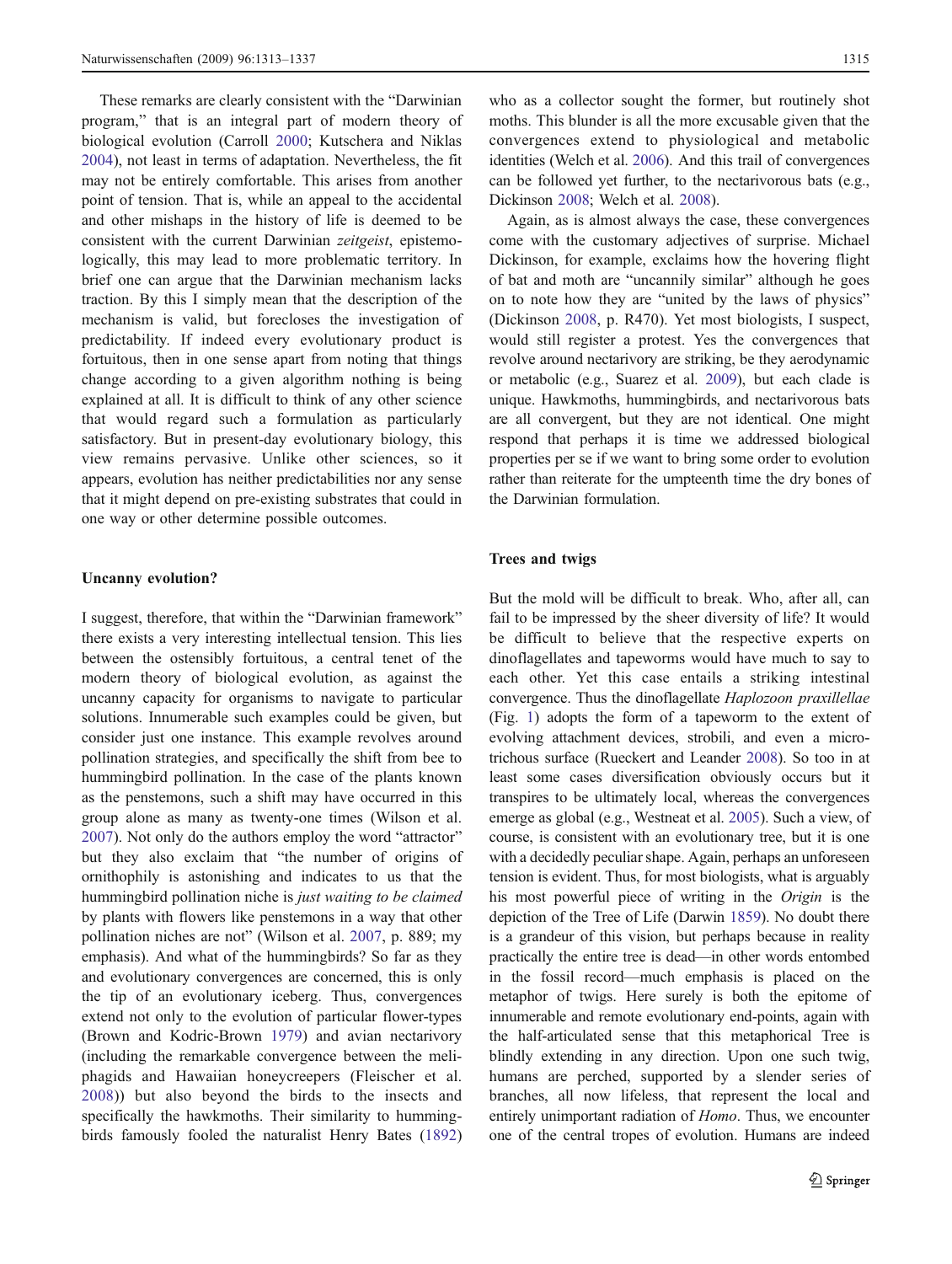<span id="page-3-0"></span>Fig. 1 The parasitic dinoflagellate H. praxillellae, an inhabitant of the intestine of a polychaete annelid and strikingly convergent on a tapeworm. Photograph courtesy of Brian Leander, University of British Columbia



"just another species": The irony that this species alone comprehends any metaphor escapes most observers, but seldom is irony (nor for that matter a philosophical competence; see e.g., Midgley [2003](#page-22-0)) a strong point of most biologists.

More importantly, however, is the characterization of twigs anything more than a tautology? Consider three particularly revealing examples, two taken from the amphibians, and the third from the birds. Thanks largely to the work by David Wake (e.g., Wake [1991](#page-24-0)) of all the amphibians arguably the salamanders have proved among the most instructive in terms of evolution. Of the various adaptive radiations, particularly striking are those of the plethodontids and not least those bolitoglossines where a shift to fossorial habits leads to major changes in body architecture in the form of elongation and limb reduction. In such taxa as Oedipina elongation is achieved by the "sensible" expedient of increasing the number of vertebrae in the trunk. Not so, however, in the related *Lineatriton*. Here the "giraffe solution" is employed whereby the

vertebrae are extended. It comes as no surprise to find two independent solutions to the same problem, and in passing we might note that only one other option exists, as exemplified in the Triassic reptile *Tanystropheus* which adds and elongates its neck vertebrae (see McNamara [1997,](#page-22-0) pp. 224–226). But in the case of Lineatriton (Fig. 2) molecular data show that this arrangement evolved at least twice (Parra-Olea and Wake [2001](#page-22-0)). In this case, therefore, convergence bites twice, both in terms of fossoriality and the manner in which body elongation is achieved. Yet Gabriela Parra-Olea and David Wake ([2001\)](#page-22-0) write "This is extraordinary because the morphology... is extreme in its degree of specialization... and [in *Lineatrion*] has been considered to be unique in the combination of characters" (p. 7889). Their astonishment is, however, short-lived because they then try to save the situation by remarking that this "'Lineatrion' phenomenon appears to be local and limited... [and] can *only* be considered [as] terminal twigs in the bolitoglossine radiation" (p. 7891, my emphasis). But what is there necessarily to prevent an indefinite regress of such biological solutions in the Tree of Life?

Consider, therefore, the other amphibian case, that of ranid frog ecomorphs in Madagascar and Asia (principally



Fig. 2 Convergences of fossoriality among the Neotropical bolitoglossine salamanders whereby an elongated body and associated fossorial lifestyle have evolved independently from species with a stout body, but in addition separately in the fossorial species Lineatriton lineolus. Redrawn from Fig. 3 of Parra-Olea and Wake (PNAS 98:7888–7891; [2001\)](#page-22-0), copyright (2001) National Academy of Sciences, USA, with their permission and the authors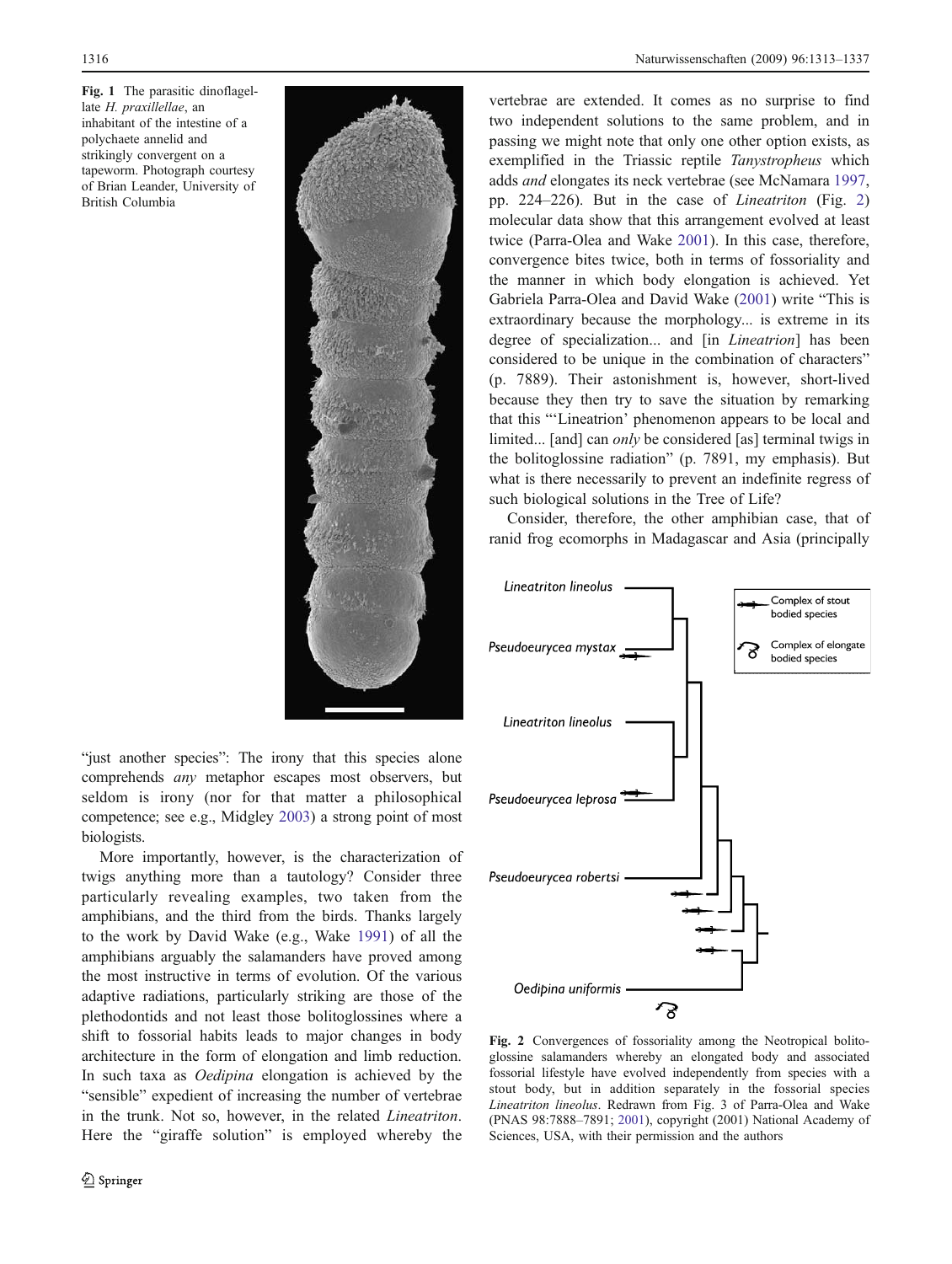<span id="page-4-0"></span>India). Long thought to reflect a common ancestry on account of both adult and larval similarities, molecular data unequivocally demonstrate that these ecomorphs, adapted to such habitats as arboreal and fossorial, are convergent (Bossuyt and Milinkovich [2000](#page-19-0)). The one to one correspondences are very striking, but there is one obvious anomaly. Thus, while Madagascar boasts the poisonous mantellids (e.g., Chiari et al. [2004](#page-19-0)), no such counterpart occurs in Asia. Does the principle of convergence fail? No, because there are a series of impressive parallels between the mantellids and Neotropical dendrobatids, including aposematism (e.g., Vences et al. [2003\)](#page-23-0) and alkaloid sequestration (e.g., Clark et al. [2005](#page-19-0)).

So by definition any evolutionary end-point is a "twig," but other than it was arrived at by a process of successive bifurcations, what does this tell us about the Tree itself, the grand topology of life? After all, if poisonous frogs in the form of the dendrobatids and mantellids, with their striking series of correspondences, emerged independently within the ranids, then how likely is this group, or the anurans, or the amphibians, or....? In other words, I suggest that the metaphor of the twig is misleading: Because evolution has an inevitable geometry, this does not preclude the possibility that the template of bifurcations is in one way or another restricted and is very far from occurring in "free space." In other words Darwinian evolution necessarily involves continued diversification, but what if the outcomes are subject to repeated channeling? It may then transpire that the tree has a quite specific structure, and one that it is far from a random exploration of biological space. From the two cases just considered, the bolitoglossines and ranids, this seems to be a legitimate conclusion. Does it, however, occur at any level?

In this regard, the birds may be informative. It is common knowledge that they are derived from theropod dinosaurs, as exemplified by Archaeopteryx. This story needs little introduction, although new discoveries (such as the legs also bearing feathers (Christiansen and Bonde [2004\)](#page-19-0)) continue to be made. What is less well known is that within the theropods the "birds" evolved at least twice, and possibly three (Fig. 3), even four times. One such example is from the Upper Cretaceous (?Campanian) of Madagascar, in the form of Rahonavis (Foster et al. [1998a,](#page-20-0) [b\)](#page-20-0). While this co-exists with the true bird Vorona (Foster et al. [1996](#page-20-0)), this is a distinctive dromaeosaurid complete with a sickle-like claw on either foot (Makovicky et al. [2005;](#page-22-0) Senter [2007\)](#page-23-0). A more basal dromaeosaurid, again of Cretaceous age, is the four-winged Microraptor gui (Xu et al. [2003\)](#page-24-0), which although interpreted by some as capable of powered flight (Xu et al. [2005](#page-24-0)) is also reconstructed as a very efficient bi-plane glider (Chatterjee and Templin [2007;](#page-19-0) but see Hutchinson and Allen [2009\)](#page-21-0).

Even more intriguing, however, are trace fossils from the Santo Domingo Formation of Argentina (Fig. [4\)](#page-5-0). These are



Fig. 3 Outline phylogeny of the theropod dinosaurs to demonstrate the independent evolution of flight in the Upper Jurassic Archaeopteryx and Upper Cretaceous Rahonavis and at least skilled gliding in the Lower Cretaceous Microraptor. Redrawn and simplified from Fig. 4 of Senter ([2007\)](#page-23-0), with permission of Cambridge University Press and the author

dated as late Triassic to early Jurassic, but they are remarkably bird-like. They include not only trackways but also evidence for alighting and even prod-marks, the latter recalling the behavior of modern shore-dwelling birds (de Valais and Melchor [2008](#page-20-0); Genise et al. [2008](#page-20-0)). In this last case, it remains conjectural what group of reptiles was flying some 50 million years (Ma) ahead of *Archaeopteryx*, although yet another theropod is certainly plausible (Melchor et al. [2002\)](#page-22-0). It also needs to be pointed out that so modern in appearance are these trackways that the proposed date of c. 200 Ma needs independent confirmation. The point, however, remains that independently several groups of theropods took to the air. The emergence of a "bird" seems, therefore, to be inevitable.

Trace fossil evidence suggests that the total diversity of theropods is under-determined (Li et al. [2008](#page-22-0)), and we should not be surprised if yet other clades had air-borne representatives. But such a prolixity of avian-like adaptations might at first sight be used to argue that while flight is polyphyletic in this group, it has no wider significance. Thus small size, a necessary pre-requisite for flight, evolved before any theropod took to the air (Turner et al. [2007a\)](#page-23-0). As importantly, not only were large theropods quite incapable of flight evidently possess feathers (Turner et al. [2007b](#page-23-0)) but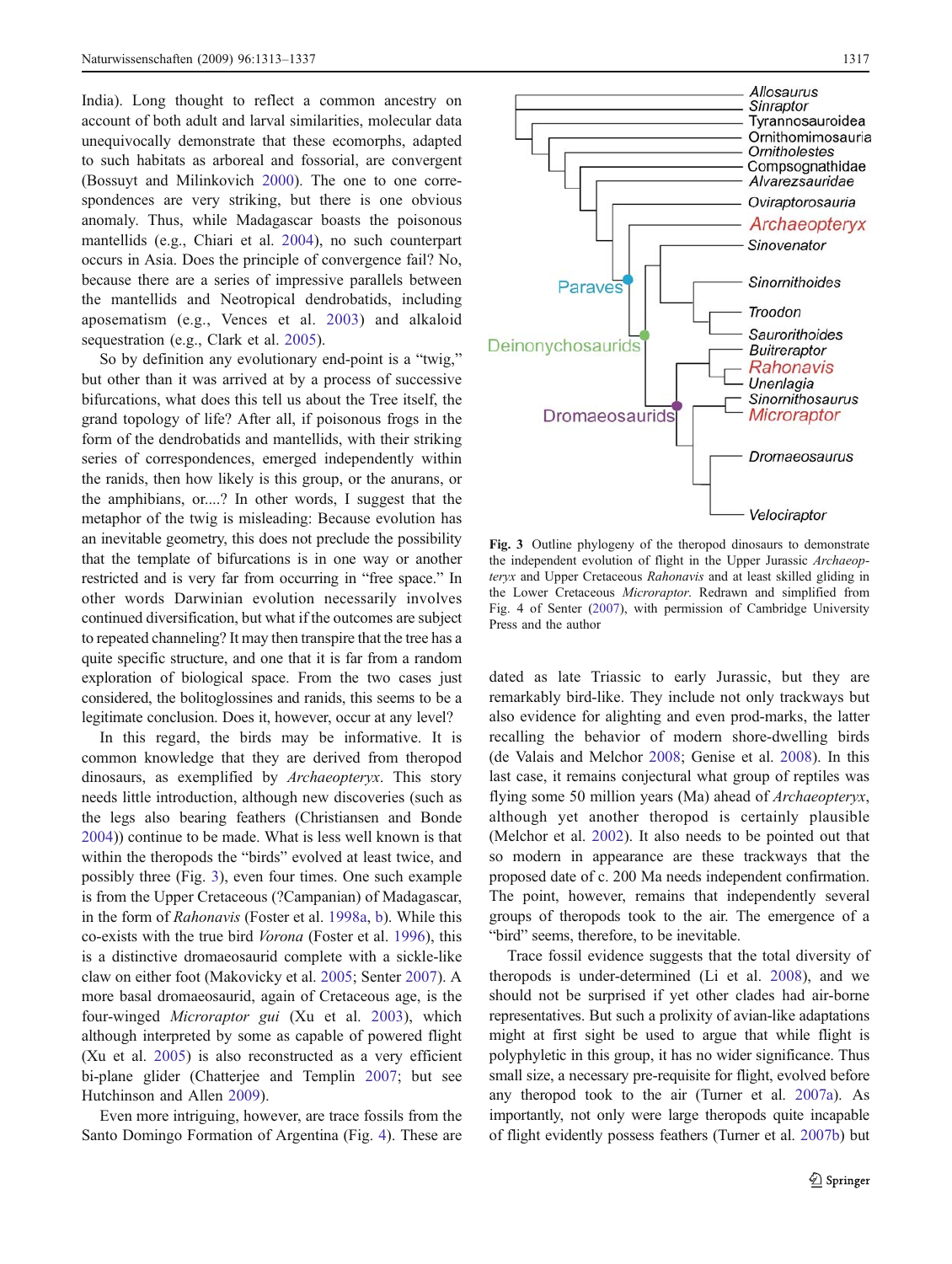<span id="page-5-0"></span>

Fig. 4 Trackways from Triassic sediments of Argentina, interpreted as being made by a flying theropod-like reptile, presumably convergent on the younger avialians. Photograph courtesy of Ricardo Melchor (Universidad Nacional de la Pampa, Argentina)

also various theropods show a variety of integumentary structures (e.g., Xu and Zhang [2005;](#page-24-0) Zhang et al. [2008\)](#page-24-0), some of which are plausible intermediates to true feathers (e.g., Xu et al. [2009](#page-24-0)). So too early theropods showed features of both behavior and anatomy "necessary" for a subsequent avian existence (Milner et al. [2009](#page-22-0)).

Avian theropods are, therefore, pre-ordained, but in an evolutionary context how likely is a "feather" or a "theropod"? More than might be thought. First among the other major group of dinosaurs, the ornithischians, filamentous integumentary structures are also known (Zheng et al. [2009\)](#page-24-0). Whether all such structures derive from a common ancestor or evolved independently remains conjectural, but in support of the latter view (see also Mayr et al. [2002\)](#page-22-0) is the occurrence of feather-like appendages in reptiles yet more remote from either theropods or ornithischians, that is the diapsids (Voigt et al. [2009](#page-24-0)). More significant, however, is the recognition that among the major group of reptiles that preceded the dinosaurs, the archosaurs, there are a series of striking convergences with the former group (Molnar [2008\)](#page-22-0). In this context, the most important are those archosaurs, which not only converge on the theropods, but to specific groups. This extends to even the level of the ornithomimosaurids (Nesbitt and Norell [2006;](#page-22-0) Nesbitt [2007\)](#page-22-0), which are near-relatives of the paravialians (see Fig. [3](#page-4-0)). It is important to stress that at an earlier stage of investigations these taxa, now known to be archosaurs, had been assigned on the basis of morphological similarity to the dinosaurs. This, of course, has significant implications for the history of large reptiles in the Triassic, as well as the validity of identifications on the basis of fragmentary material. In other words archosaur and dinosaur may not always be easy to distinguish. But more importantly once again, we need to

enquire if something very like a theropod as a biological property appears to be highly probable, if not inevitable? If so, then could this principle apply to the archosaurs, the reptiles, and the vertebrates?

In conclusion, the emphasis on a vast Darwinian Tree with innumerable terminations (the twigs) has blinded us to the possibility that the points of bifurcation are much more determined than at first appears. Support for this view will emerge from other lines of enquiry, such as the nature of major transitions, the concept of innateness and inherency, and the problems with so-called deep homology. And it is the last mentioned topic to which I now turn.

# Reading the runes: is there a case for deep homology?

I suspect that the great majority of biologists will be very uncomfortable with this argument of an indefinite regress. By this I mean that any time in the past the extremities of the Tree of Life necessarily are defined by the twigs, each of which will in the future either go extinct (most likely) or bifurcate (ignoring pseudoextinction or rampant "hybridization"). If, however, the principles identified above, whereby each and every cladogenesis (at any scale) results in convergences (or parallelisms), then it is difficult to avoid the conclusion that the structure of the Tree is much more deterministic than often thought. In other words the convergences are an inevitable result of the constraints of form and the strong likelihood (not least because of geographical separation) that the "experiment" will be run independently several times. In this way we are invited to consider a regress of evolutionary possibilities. Three lines of evidence can now be brought to bear. The first revolves around the identification of so-called deep homology, the notion that "complex regulatory circuitry inherited from a common ancestor" (Shubin et al. [2009](#page-23-0), p. 818) underpins the evolutionary commonality of often morphological disparate structures. The other two are to some extent related. Thus it might seem perfectly reasonable to argue that almost by definition the higher taxonomic groups, approximately of phylum and kingdom rank, are monophyletic. There can, therefore, be no repeatability, and in any event by virtue of purported macroevolutionary processes these major transitions are by implication highly improbable. In the case of major transitions it could be argued an evolutionary breakthrough, and here instances such as the eukaryotic cell or language might come to mind, certainly has dramatic consequences but are themselves the products of fortuitous concatenations of events. From these various perspectives, therefore, one could argue that our biological "universe" is just one of an almost infinitely large number of alternative possibilities.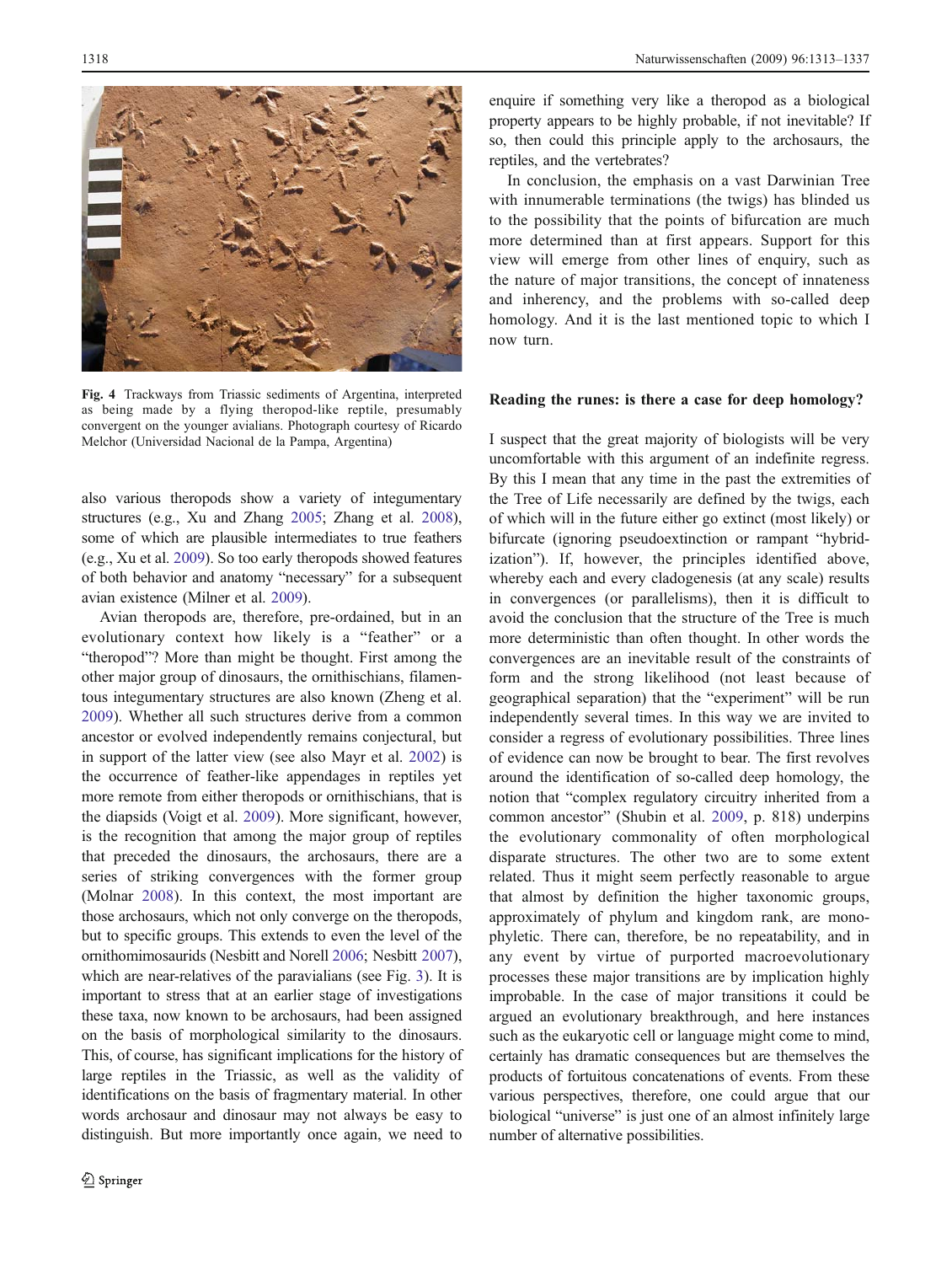<span id="page-6-0"></span>Whether this is quite the case will be addressed below. but consider first the claims of deep homology. In this formulation we have a homunculus-like argument with the evolutionary future "sealed" in a prior genetic arrangement. From this perspective, therefore, the repeated emergence of a complex novelty, say the camera eye, is not a convergence but at best a parallelism that draws on homologous genes. So far as the concept of deep homology is concerned there is only space to address in any detail one case, albeit of classic status, that of the eye (e.g., Kutschera and Niklas [2004](#page-21-0)). A leit-motif of this discussion has been the identification of the nearuniversal employment of regulatory transcription factors, most famously *Pax6* (and its equivalents such as *eyegone*, eyeless and twin of eyeless). In his overview of this topic, Gehring [\(2005](#page-20-0)) not only argued "for a monophyletic origin of the eye" (p. 171) but also even suggested that the metazoan eye was originally derived by the agency of lateral gene transfer (see also below) involving the symbiotic relationship between a dinoflagellate and a cnidarian. This proposal was inspired by the extraordinary ocelloid of some warnowiid dinoflagellates (e.g., Couillard [1984;](#page-19-0) Gómez [2008\)](#page-20-0), a topic to which we return below. Nevertheless, this comparison and proposed origin is highly questionable. This is both because of the apparent absence of the appropriate regulatory genes in even the protistans closest to the metazoans, that is the choanoflagellates (King and JGI Sequencing Group [2008\)](#page-21-0), as well as the fact that the warnowiid ocelloid is derived from a chloroplast (Greuet [1987\)](#page-20-0) and so has no obvious link to any part of the metazoan eye.

Even so the role of key regulatory genes, including not only Pax6 (and its orthologues) but also genes such as Six (and its equivalents such as eyes absent and sine oculis) and Dachshund, appear to provide powerful arguments in favor of eye monophyly. Similar remarks could apply equally to the identification of common cellular circuitries. But only at first sight; the reality is much more complicated. First, in the case of the remarkable camera eye of the cubozoans (Fig. 5; Nilsson et al. [2005;](#page-22-0) Garm et al. [2007\)](#page-20-0) the key regulatory gene is indeed a Pax gene (Kozmik et al. [2003](#page-21-0)). As Plaza et al. ([2003\)](#page-22-0) demonstrate, however, there is no simple relationship between this gene (termed *PaxB*) and Pax6 (which is not found in cnidarians). Indeed another cnidarian gene, referred to as PaxC, appears to have the closer evolutionary link to Pax6, but in these primitive metazoans, perhaps oddly, it plays no part in eye development. Given this evolutionary connection between *PaxC* and *Pax6*, it is not so surprising that the former gene can be ectopically employed in eye development in the fly, but to add to the confusion so can PaxB (Matus et al. [2007](#page-22-0)).

Of equal significance is that while various regulatory genes are indeed employed in eye development, both the families of genes and more importantly their interactions far



Fig. 5 The eye complex of a cubozoan jellyfish. Photograph courtesy of Anders Garm (University of Lund, Sweden)

pre-date the evolution of eyes (Hoshiyama et al. [2007\)](#page-21-0). Thus among the most primitive metazoans that lack not only eyes but even a nervous system, a Pax gene occurs in both the sponges (Hoshiyama et al. [1998](#page-21-0)) and placozoans (Hadrys et al. [2005](#page-20-0)). Equally importantly another gene of key importance in eye development, sine oculis, occurs in the sponges (Bebenek et al. [2004\)](#page-19-0). Hoshiyama et al. [\(1998](#page-21-0)) draw the reasonable conclusion that the Pax genes have adopted multiple roles. As the discoverers of sine oculis in sponges also remark this occurrence "would appear to raise as many questions as it answers" (Bebenek et al. [2004,](#page-19-0) p. 348), but they also stress that in various ways sponges are sensitive to light (e.g., Leys et al. [2002\)](#page-21-0). So too in the case of the placozoans a possible association of what appears to be a primitive Pax gene with fiber cells, that might themselves be distant precursors of nerve and muscle cells (Hadrys et al. [2005\)](#page-20-0), is an indication of how this evolutionary association might have arisen. It scarcely seems sensible, however, to argue that simply because a cell or tissue is in some ill-defined manner "ancestral" to the eye (as might be the case with these fiber cells), so the associated precursor gene is in turn equivalent to a Pax6 (or Six) gene.

Since then these genes have never looked back. Even in groups that are drastically simplified, as in the mesozoans (which have dispensed not only with eyes but their entire nervous system), Pax6 (and other genes) nevertheless retain functionality (Aruga et al. [2007](#page-19-0)). More significantly in at least the mammalian eye, Pax6 shows a quite remarkable versatility of interactions in numerous aspects of development in all three transparent tissues (cornea, lens, and retina). This leads Cverkl et al. [\(2004\)](#page-19-0) to conclude how this gene "is interwoven into a delicate network of processes at multiple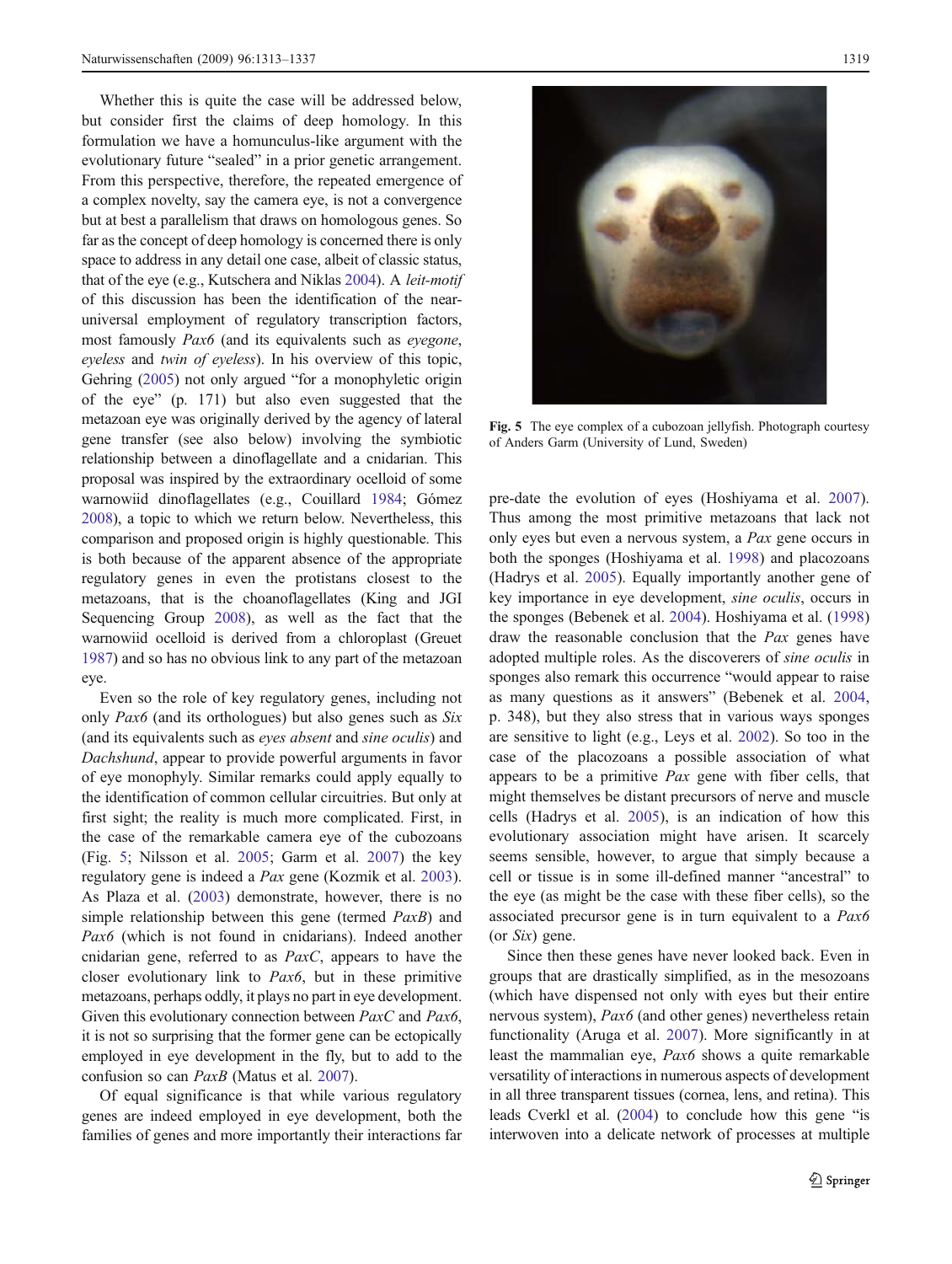genetic... and biochemical levels" (p. 838). Further evidence for the versatility of  $Pax6$  in the mammalian system is evident where it can serve either to promote or repress crystallin expression (Yang et al. [2004\)](#page-24-0). So too in the case of the cubozoans the  $PaxB$  gene has been independently coopted for the regulatory control of several crystallins (Kozmik et al. [2008a\)](#page-21-0), and these proteins of course provide further evidence for convergence across animal eyes as a whole.

Nor, as is well known, are these classic regulatory genes restricted to eye development. Consider, for example, their employment in the mushroom bodies of insects (Kurusu et al. [2000](#page-21-0)). Here eyeless and dachshund are essential, as they are in eye development. But neither sine oculis nor eyes absent are expressed, while in contrast to the eye, the regulation of the former genes is independent of each other. As Kurusu et al. ([2000\)](#page-21-0) note, eyes and mushroom bodies employ "a distinct combinatorial code of regulatory genes and parallel cascades" (p. 2144). Of course, finding these genes in the context of mushroom bodies is not itself surprising given that the *Pax6* genes have major roles in olfactory and brain development (e.g., Andrews and Mastick [2003](#page-18-0)). So too in fly we see spermatocyte development employing Six genes (eyes absent, sine oculis; Fabrizio et al. [2003\)](#page-20-0), while thorax subdivision looks to a Pax6 gene (Aldaz et al. [2003](#page-18-0)). Nor is this a peculiarity of the insects because in the vertebrates the genetic cascade utilized in the fly eye finds employment for muscle development (Heanue et al. [1999](#page-21-0)). Such redeployments may be familiar (see also Rebay et al. [2005](#page-22-0); Kumar [2009\)](#page-21-0) but they remind us there is no "master template" for eyes (nor indeed for any other organ). Presumably no biologist would wish to argue that spermatocytes, thorax, and muscle are homologous because they employ the same genes. Obviously Pax6 was derived from more primitive genes and so too has been redeployed in organ systems far removed from eyes. To regard this as any sort of "deep homology" is at best uninformative, and in reality a near tautology.

One might reasonably claim all that this indicates is the deployment of the genes from an "original function," but determining what this nebulous function actually was turns out to be far more elusive. As already indicated, Pax and Six genes are evolutionarily very ancient, and via a complex evolutionary history (e.g., Hadrys et al. [2005](#page-20-0)), they have evidently been very widely deployed. Thus to return to the case of the eye, to observe that there is a basic identity of cellular phototransduction processes (Koyanagi et al. [2008,](#page-21-0) but see Kozmik et al. [2008b](#page-21-0)) hardly serves as a demonstration of deep homology. This is for two reasons. First, the opsin cascade identified by Koyanagi et al. [\(2008\)](#page-21-0) is only one component of the visual system. More importantly it leaves open the possibility that the system derives from a more

primitive system involved with sensory transductions that have at best a tenuous connection to phototransduction.

An alternative, dare one say, more fruitful approach is the one adopted by Kozmik ([2008;](#page-21-0) see also Jonasova and Kozmik [2008\)](#page-21-0), who notes how care is required in "drawing homologies based solely on gene expression (molecular) data" (p. 336). Thus the conservation of developmental cascades of regulatory genes may appear to be striking but it always needs to be put in a wider context. Some aspects of this are reviewed above, but Kozmik's [\(2008](#page-21-0)) proposal is important because he suggests that given the basic function of any eye depends on the dual structure of a shielding pigment and a transduction protein (an opsin), so this bipartite necessity arrangement is directly correlated to the twin roles of the paired domain and homeodomain in the Pax gene. Given this intriguing possibility of a congruence between molecular architecture and the design specifications of the simplest type of eye, then to speak of this as a homology is almost trivial. So too the repeated emergence of complex eyes, in what Jonasova and Kozmik ([2008](#page-21-0)) briskly identify as a "lens/corneal upgrade," re-affirms that complex eyes are, as long supposed, polyphyletic.

While the role(s) of  $Pax6$  and eye evolution exemplify the tension that exists between molecular architecture and expressed phenotypes, such questions that attempt to appeal to notions of deep homology are pervasive in evolutionary biology. What, for example, are we to make of the puzzling phenomenon known as sleep, not least in terms of cognitive competence? Intriguingly the striking similarities between birds and mammals, including slow wave sleep (SWS) and rapid eye movement, are evidently convergent (Low et al. [2008](#page-22-0)). In the case of the former mode of sleep, the presence not only of SWS but also of its homeostatic regulation in both birds and mammals may be linked to the evolution of large brains showing extensive interconnections that are a sine qua non for cognitive sophistication (Rattenborg et al. [2009](#page-22-0)). This is all the more important because of evidence that cognitive capacity in the two groups arose independently (e.g., Emery and Clayton [2004](#page-20-0)), but is based on strikingly dissimilar brain architecture (Jarvis et al. [2005\)](#page-21-0).

But the capacity for sleep goes phylogenetically much deeper and proponents of deep homology might legitimately identify what appears to be the common genetic and cellular currency (e.g., Shaw et al. [2000\)](#page-23-0) as evidence against convergence. But again caution may be required. First the striking similarities between sleep in mammals and the insects, notably the bees (e.g., Kaiser [1988;](#page-21-0) Eban-Rothschild and Bloch [2008](#page-20-0)) and fly (e.g., Nitz et al. [2002\)](#page-22-0), involve species with cognitive capacitance and complex behaviors. So too when a possible example of sleep is identified in cnidarians (Seymour et al. [2004](#page-23-0)) the assumption that this points to phylogenetic antiquity needs to be balanced against the fact that the jellyfish in question are the extraordinary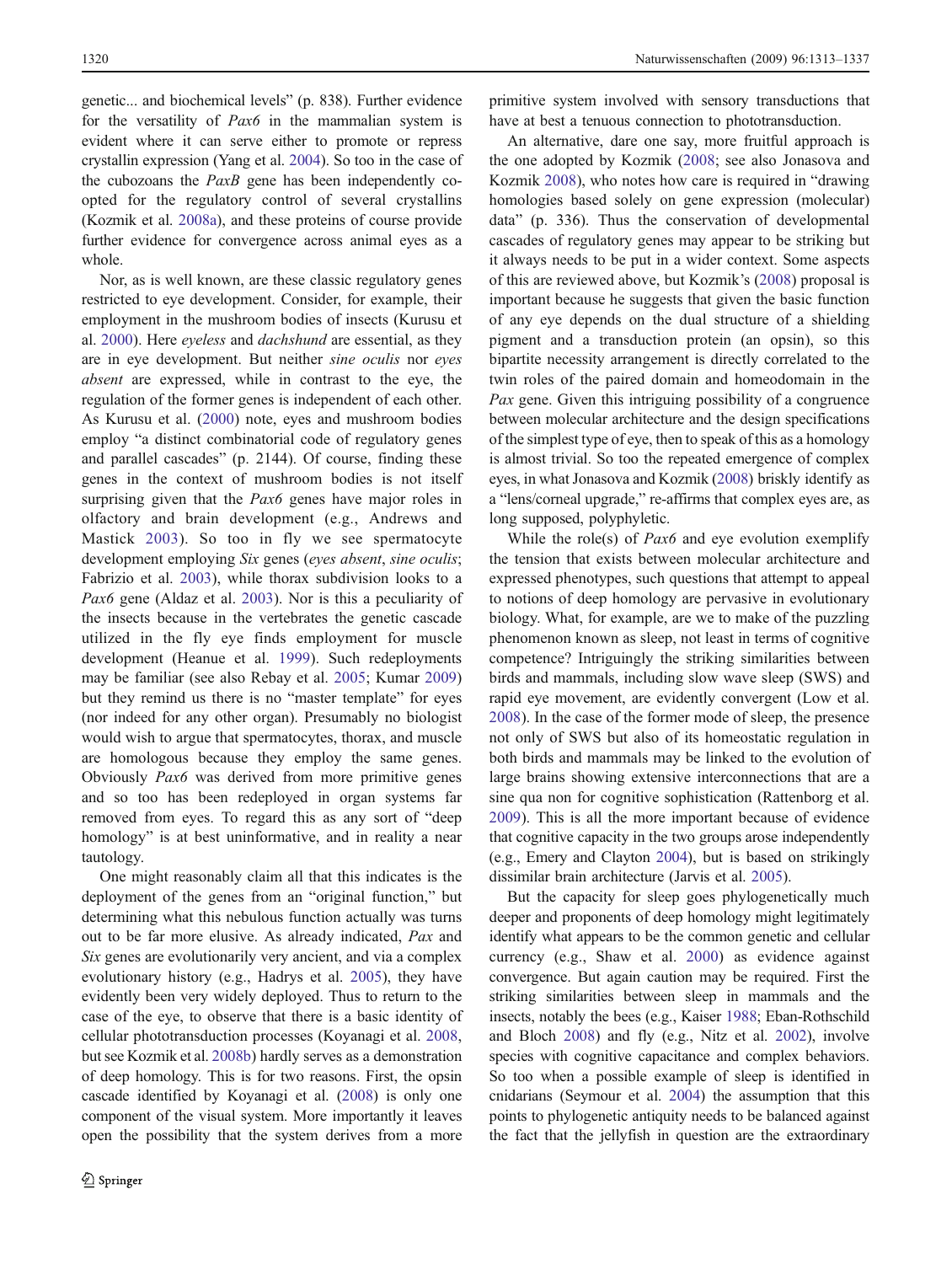cubozoans, behaviorally sophisticated (e.g., Lewis and Long [2005\)](#page-21-0) and possessors of sophisticated camera eyes (Fig. [5](#page-6-0); Nilsson et al. [2005\)](#page-22-0). To speak of conserved mechanisms of sleep (e.g., Olofsson and de Bono [2008\)](#page-22-0) begs, therefore, the same sorts of questions as are raised in considering the evolution of eyes. Moreover, while Allada and Siegel [\(2008\)](#page-18-0) adopt a similar stance in support of a fundamental identity of sleep in animals, they also remind us that the biochemical antecedents may extend far deeper into the Tree of Life.

## Major transitions: too big a hurdle for convergence?

It seems, therefore, that the concept of deep homology provides an orthodox Darwinian perspective, but in doing so may serve to elide some more interesting general principles of evolution. Two of these revolve around the questions of (a) whether there are particular major transitions in evolution that are in themselves demonstrably improbable or fortuitous and in a related vein (b) exactly how such transitions are achieved. Are they, for example, exemplars of rare macroevolutionary processes (an admittedly diffuse topic that could include species selection, punctuated equilibria, or gene transfer)? Both topics deserve book-length treatments, and here only an outline of the argument can be presented.

Ponder, for example, the origin of the eukaryotic cell, not least in terms of the topic of primary endosymbiosis (e.g., Kutschera and Niklas [2004,](#page-21-0) [2005](#page-21-0)). Suppose that this event is exactly the sort of evolutionary hurdle—a once-in-a-galaxy event—that would permanently derail the notion of evolution having any predictability. Without eukaryotes, multicellular complexity, including readers of Naturwissenschaften, is permanently precluded. While the hallmark of the eukaryotes are the endosymbiotically acquired mitochondria and chloroplasts, the fact that an ongoing endosymbiosis between an amoeba (Paulinella) and a cyanobacterium (phylogenetically remote from the ur-chloroplasts) not only provides a glimpse as to how this process may have occurred some 2 billion years ago (Marin et al. [2005;](#page-22-0) Nakayama and Ishida [2009\)](#page-22-0) but also indicates that at least this aspect of eukaryogenesis is unlikely to be a fluke.

A priori, and perhaps one day to be confirmed on the discovery of an extraterrestrial biosphere, the evolution of a eukaryotic condition does not seem to be inherently a highly improbable step in the history of life (not least because in fact various bacteria possess many features otherwise thought to be typical of eukaryotes). Similar exercises can in principle be undertaken with respect to the origination of any major group. In each case I would suggest that the combination of inherency (notably in the availability of already evolved molecular systems) and convergence (indicating the likelihood of a given biological solution) will indicate that any transition, however major, is far from fortuitous.

While it is reasonable to assume that major transitions are in the making today, for all practical purposes, the only direct method of inspecting such events is via the fossil record. Such evidence is necessarily highly sporadic because of the incompleteness of the fossil record and the general reliance on skeletal remains. Nevertheless I suggest that the few cases where sufficient information is available could be indicative of a universal pattern. It is also worth mentioning that just as evolutionary convergences engender repeated exclamations of surprise, so the literature documenting such emergences is redolent with similar adjectives that proclaim the observed patterns to be "puzzling," "bizarre," "unexpected," and "surprising." And as with convergences it is interesting to see how expectations, almost always drawing on the irreproachable methodology of cladistics and where homoplasies are regarded as at best a profound irritant, collide with how evolution appears actually to work.

As it happens, the origin of birds (Figs. [3](#page-4-0) and [4\)](#page-5-0) is instructive in this regard (Zhang et al. [2008\)](#page-24-0), but perhaps of even greater interest is the fish-tetrapod transition. This entails, of course, a set of changes that in moving from water to land are at least as profound as those required for the conquest of the air. In the context of the origin of a tetrapod, while much material is fragmentary (e.g., Daeschler et al. [2009](#page-19-0)), a series of new discoveries, including remarkable cases of articulated material, means that the observed patterns of evolutionary diversification are at least moderately secure.

Concerning tetrapod origins, a convenient starting point lies within the Silurian osteichthyans, in as much as this group shows a fundamental divergence into the actinopterygians and the ancestral assemblage of sarcopterygians (which include the coelacanths and lungfish, but also the group that ultimately gave rise to the tetrapods). In the case of the osteichthyans, remarkable articulated material of Guiyu oneiros from south-west China (Zhu et al. [2009](#page-24-0)) reveals what transpires to be the leit-motif of such transitions, that is the unexpected mixture of anatomical features whereby primitive and derived are intermingled. Not only that, but this is combined with rampant parallelism, in this case between the actinopterygians and sarcopterygians.

Exactly the same, however, applies to the latter group where in their landmark paper Ahlberg and Johanson [\(1998](#page-18-0)) noted "Tetrapod-like character complexes evolved three times in parallel within the Tetrapodomorpha" (p. 792; Fig. [6](#page-9-0)). Of particular interest is a basal group, known as the rhizodonts. Here the pectoral fins have independently evolved a striking limb-like arrangement (Jeffery [2001](#page-21-0); Johanson and Ahlberg [1998](#page-21-0)), and the jaws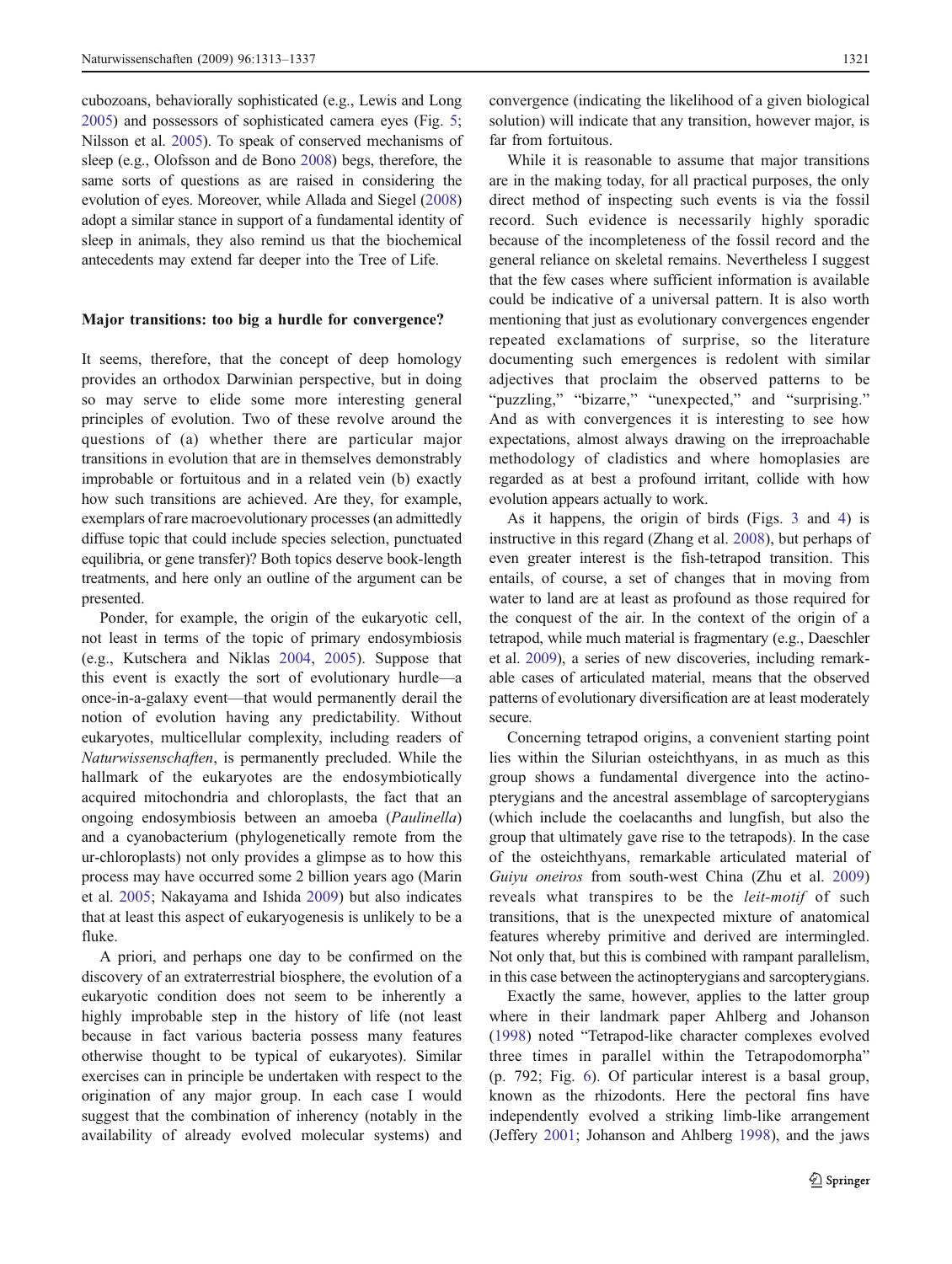<span id="page-9-0"></span>Fig. 6 An outline of tetrapodomorph phylogeny to indicate parallelisms in limb development among rhizodontids, tristichopterans, and crown-group tetrapods. Redrawn from Fig. 3c of Long et al. [\(2006](#page-22-0)), with permission of the Nature Publishing Group and the authors



also show significant parallels (Brazeau [2005](#page-19-0)). And these principles, of repeated parallelisms and unexpected character combinations, apply at each level of divergence within the tetrapodomorphs. Thus we see further convergences between the tristichopterans (which includes the canonical Eusthenopteron) and the tetrapods (Snitting [2008](#page-23-0)); even in the most crownward group, we continue to encounter unexpected mixtures of characters (Alhberg et al. [2000](#page-18-0); Long et al. [2006](#page-22-0); Boisvert et al. [2008](#page-19-0); Boisvert [2009](#page-19-0)).

From one perspective these parallelisms are, despite the recurrent expressions of surprise, exactly what one might expect. As many of these workers point out that the emergence of tetrapod-like forms is associated with a major change in ecology, from the primitive method of active swimming and suction feeding (the latter, of course, convergent, e.g., Deban and Olson [2003\)](#page-20-0) to a lurking ambush predator. So too it is evident, although again unsurprisingly, that the degree of diversification has been considerable. Accordingly, many of the unexpected morphologies reflect hitherto "unsuspected" specializations, notably in limb design (Shubin et al. [2004\)](#page-23-0).

Despite the momentous nature of the evolution of tetrapodomorphs, it is curious that the wider significance of the major advances in our documentation of this event seem to have provoked at best a muted response. Nevertheless, just as with birds, and in the light of repeated parallelisms, it is difficult to see how the evolution of a tetrapodomorph should in any way be unexpected, at least since the emergence of the jawed fish (which again invites a regress of enquiry ever deeper into the Tree of Life). Yet in the canonical world of current evolutionary research, such evidence is systematically side-lined. Nor is this at all surprising. First, like the eyes, the evolution of the limbs is cast into the context of deep homology (Shubin et al. [2009](#page-23-0)), with the implication that if somehow the relevant developmental genes had not been available then no tetrapods would have hoisted themselves out of the water. However, the objections raised in the case of the eye are likely to apply with equal force to the limb. Indeed perhaps more so, because it is interesting that Shubin et al. [\(2009](#page-23-0)) noted in this context that given existing developmental models "then

fins would have arisen by the co-option and ectopic deployment of outgrowth-promoting circuits at novel anatomical sites" (p. 821). Quite so; a deeply engrained reluctance to consider probabilities of evolutionary outcome also stems from the cladistic methodologies that are universally employed in this area. Here, to the first approximation, homoplasies and their consequent parallelisms are regarded as tiresome irritants, which help to explain, I suspect, the repeated surprise of the investigators as they identify mosaic evolution. Irrespective of whether mosaic evolution is universal, it raises important questions as to the integration of form, employment of developmental mechanisms, and as already emphasized the possible combinatorial restrictions on adaptive complexes. It is, therefore, refreshing to consider the trenchant review of tetrapod origins by Vorobyeva [\(2003](#page-24-0)). As with other workers, she remarks how "Many features of the tetrapod organization appeared mosaically and in parallel in various groups of Paleozoic crossopterygians" (p. 456), and much of her paper is an exploration of the likely importance of heterochrony (see also McNamara [1997](#page-22-0)). She concludes that "different sarcopterygians acquire tetrapod features independently," but intriguingly adds that there must exist "common latent morphogenetic potentialities" (p. 457).

While space does not permit more detailed explorations of the major evolutionary transitions, among which those associated with the Cambrian explosion are of particular interest (e.g., Conway Morris [2003a,](#page-19-0) [2006](#page-19-0)), it is likely that very much the same story will emerge. Thus, mosaic evolution will indeed be the norm. Although the cladistic methodologies will continue to face difficulties in ordering what may look like little more than a melting pot of characters, in point of fact, it is exactly these supposedly bizarre combinations of characters that will be highly instructive in at least three regards. First, they will assist in burying the myth that major transitions depend on macroevolutionary processes distinct from those involved with speciation. Second, and linked to the first point, the initial differences between groups that will ultimately be defined as phyla are trivial. Third, the evidence for parallelism in diversifications points toward the emergence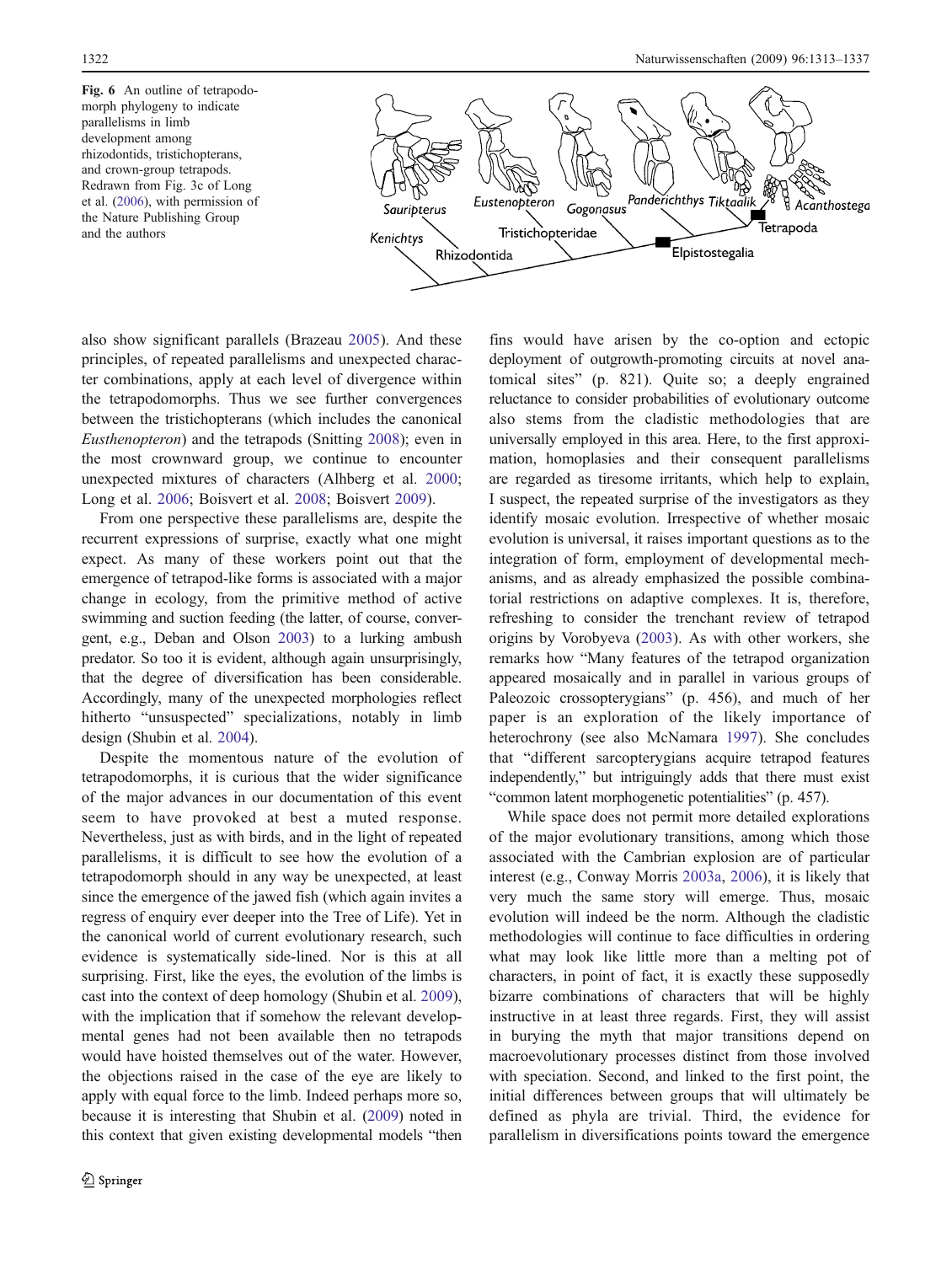of stable combinations. This in turn indicates that at any point in history of life given solutions—such as tetrapodomorphy are unlikely to be unique.

#### But what about lateral gene transfer?

Earlier in this review, it was suggested that the parallelisms in any adaptive radiation invite a regress of causal explanations that point to the heterodox implication that the configuration of the Tree of Life is pre-determined. If, moreover, appeals to "deep homologies" fail for the reasons adumbrated above, then the overall thesis presented here might still collapse for a quite different reason. Given that lateral (or horizontal) gene transfer is rampant, then the potential exists for a particular biological solution to be exported by one or other vector to a remote part of the Tree of Life. From this perspective, convergence would then be nothing more than a documentation of routes taken.

I would argue, however, that while horizontal gene transfer is frequent, this does not undermine the importance of convergence. Here is one example revolving around the oomycetes. Despite striking similarities between this group and the fungi, notably among the category of invasive plant pathogens, they are only distantly related (Latijnhouwers et al. [2003](#page-21-0)). In either case of key importance is the capacity to attack the host both by the application of turgor pressure (Money et al. [2004\)](#page-22-0) and employing enzymes. It transpires, however, that a number of genes, including those involved in osmotrophy (and hence turgor control; Richards et al. [2006\)](#page-23-0) and cutinases (Belbahri et al. [2008](#page-19-0)), have been transferred laterally. So in this case given the gene is not "ancestral," then perhaps we can demolish the wider concept of convergence by importing the "right sort of gene." But this is too simplistic. First, although horizontal gene transfer is rampant, and despite such conjectures as the "eye gene" ultimately stemming from a symbiotic dinoflagellate (see above), there is no simple correlation between gene transfer and convergence. One also needs to enquire as to the functions of a given protein. In other words simply identifying a specific protein, such as a cutinase, is not sufficient unless one knows what other functions it might possess and whether it has evolved more than once. Thus, in the case of cutinase, it employs a catalytic serine triad (Martinez et al. [1994\)](#page-22-0), which is itself a classic example of molecular convergence (e.g., Gherardini et al. [2007\)](#page-20-0). Thus in the case of oomycetes, the fact that their effectiveness depends on lateral gene transfers is only part of a wider story. The convergence between oomycetes and fungal pathogens is organismal, and the imported genes must be incorporated in a highly integrated system. In other words, such genes are necessary but not sufficient to define this convergence.

Thus in the case, for example, of osmotrophic genes, we would need to know much more about their evolutionary history and indeed possible convergences in function. Thus the specific methods of regulating turgor pressure in an ascomycete (the group from which the oomycetes evidently acquired their osmotrophic genes (Richards et al. [2006\)](#page-23-0)) and an oomycete probably look to different mechanisms (Lew et al. [2004\)](#page-21-0). This is notwithstanding the fact that each group shows significant similarities in the hyphal tip (where the turgor is applied) and serves as a reminder that the heart of convergence lies in the repeated evolution of an adaptive solution. To be sure that the details of any route taken will be of interest to the specialist, but in the wider context whatever route happened to be employed is surely of less importance. Evolution, therefore, describes the journey and the type of vehicle employed but is silent as to what I call the "map of life." Does not the ubiquity of convergences indicate that the "landscape" across which evolution must navigate is not one, metaphorically speaking, of rolling territory studded by occasional adaptive peaks, but rather is an extremely precipitous landscape where the bulk majority of an immense terrain is uninhabited. Accordingly evolution is constrained to follow remarkably few paths.

## What is innate in evolution?

Both above and elsewhere (Conway Morris [2003b](#page-19-0)), I have outlined the concept of evolutionary inherency, that is, the notion that pre-existing configurations make subsequent evolutionary outcomes far more likely. For example, given the availability of heat-shock and stress-related proteins, then the emergence of transparent tissues employing crystallins is an inevitability. And this, of course, is reflected in the rampant polyphyly of crystallins in animal eyes. So too is transparency (Johnsen [2001\)](#page-21-0), not least by employing the ingenious physics of grading refractive indices across a papillate surface. It will be very surprising if extraterrestrial organisms fail to employ exactly the same method. Nevertheless, the ideas of inherency and evolutionary inevitabilities do not feature in the majority of evolutionary dictionaries. It is intriguing, therefore, to see how the related idea of innateness is now receiving attention. From one perspective, neither inherency nor innateness should cause surprise. After all, evolution is a historical process and arises from a substrate of pre-requisites and also frequently employs co-option. Inherency and innateness, however, imply that the options are restricted, and so as concepts are important in a predictive biology. As we have already seen above, pollination syndromes seem to be "waiting to be claimed," and in a sense all convergences are arguably responding to attractors embedded in the evolutionary landscape. Yet to identify specific examples of innateness remains helpful.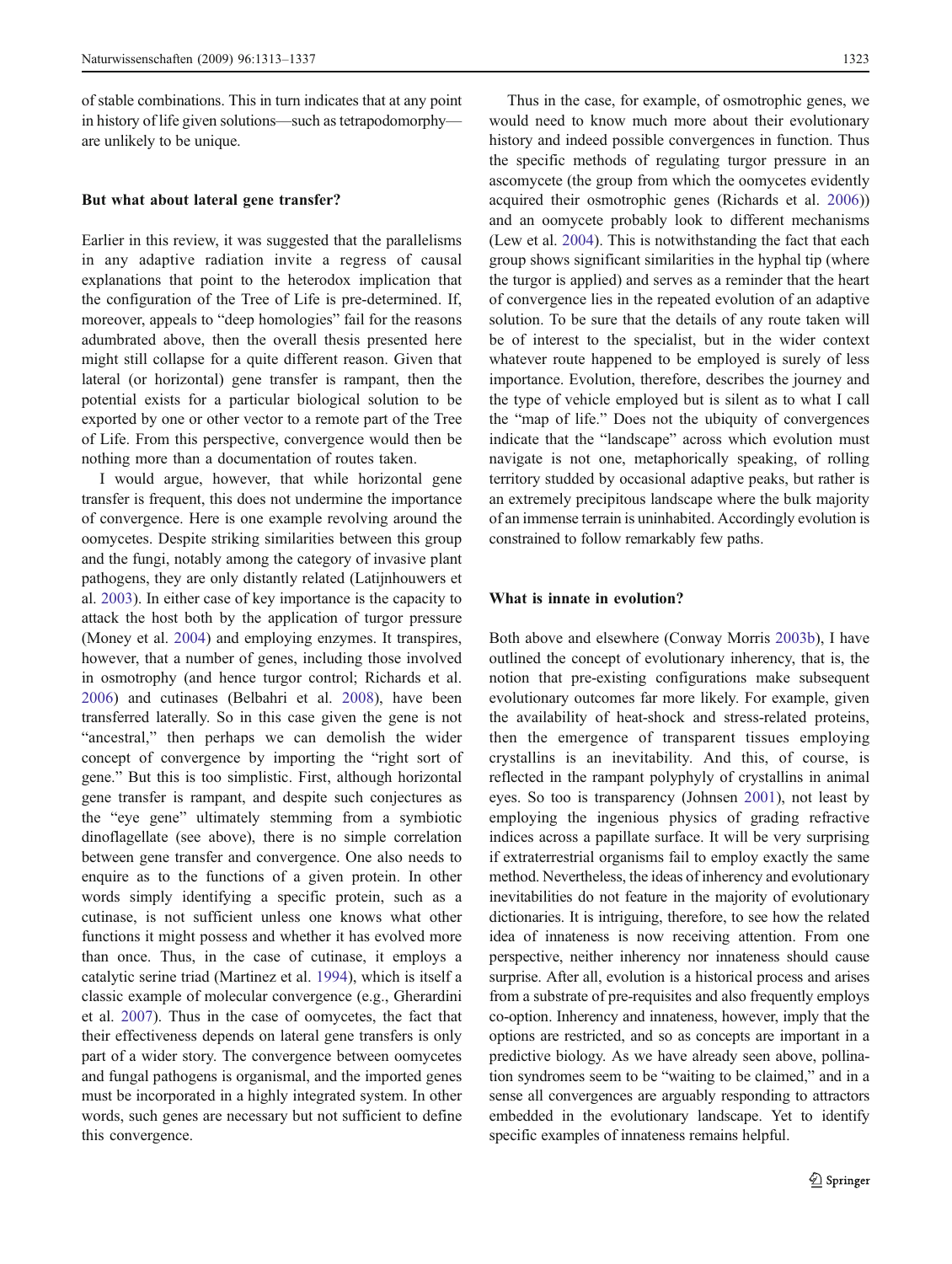Consider, for example, the crabs. As crustaceans, they are a rich source of evolutionary convergence. A striking example is the manner in which the olfactory organs of the robber (or coconut) crab have converged in terms of anatomy, behavior, and physiology on the arrangement seen in the insects (Stensmyr et al. [2005;](#page-23-0) see also Harzsch and Hansson [2008\)](#page-20-0). The robber crabs belong to the anomurans, but independently, the brachyuran crustaceans, notably the grapsids, have also engaged in various sorts of terrestrialization (e.g., Anger [1995;](#page-18-0) Diesel et al. [2000](#page-20-0)). Among the more remarkable are those that occupy pools formed in the axils of plants. While the examples from Jamaica are justly well known for the complexity of their ecology, for example, in terms of parental care (Diesel [1992,](#page-20-0) [1997\)](#page-20-0), their counterparts in Africa point to equally remarkable convergences, not least in terms of behavior (Bayliss [2002\)](#page-19-0).

Crabs, therefore, are adept at exploring a variety of environments, but how likely is a crab per se? In fact, among the decapod crustaceans, the crab-morph (whereby the abdomen is tucked beneath a well-calcified carapace) has evolved five times, four in the anomurans and once in the brachyurans. Yet in one way this is decidedly odd. Crabs occupy an extraordinary range of habitats: from the top of mangrove trees and Tanzanian tree boles to abyssal trenches. In documenting the repeated emergence of a crabmorph Morrison et al. [\(2002](#page-22-0)), note that their emergence might be "an innate tendency" (p. 345). Clearly this solution reflects an all-purpose adaptability, but appeal might still be made to developmental constraints underpinning this apparent "innateness." Possibly so, but Morrison et al. [\(2002\)](#page-22-0) remind us that while this may explain the apparent ease in evolving a crab-morph, it should not be the default assumption (and see Rüber and Adams ([2001](#page-23-0)) for similar reservations with respect to convergence among cichlids). Thus, as with deep homologies, although the idea that convergences must reflect developmental restriction is certainly the case in some instances, the emerging counter-examples (e.g., Tanaka et al. [2009\)](#page-23-0) suggest that no simple correlation exists. Moreover, at least in the case of crabs developmental constraints are unlikely to be the entire story because in an independent case of carcinization the cycloids, an extinct and somewhat problematic group of crustaceans, have also converged on the crabmorph (Schram et al. [1997\)](#page-23-0). This innateness appears to be complimentary to my arguments for an indefinite regress of predictable forms in the evolutionary tree: Give me a crustacean and I will give you a crab; give me an arthropod and again I suspect I will be able to deliver a crustacean....

Many more examples could be given, but space allows only two. The re-iterated evolution of saber-tooth morph in the cats is well-documented, with its independent evolution in the nimravids, barbourfelids, and machairodonts (e.g., Anton et al. [2004](#page-18-0)). Of equal note is despite the fact they are all extinct, the living Clouded Leopard is evidently navigating toward the same type of hypercarnivory (Christiansen [2006,](#page-19-0) [2008\)](#page-19-0). Nor, of course, is this convergence confined to the placentals, because among the marsupial thylacosmilids we again find a striking saber-tooth morph (e.g., Turnbull [1978\)](#page-23-0). What is also worth stressing is that among the borhyaenids the thylacosmilids represent a remarkable morphological excursion (de Muizon [1999\)](#page-20-0). It seems reasonable to suggest that despite the trophic diversity of the mammals (marked, of course, by many other convergences), there was an innate tendency to terrify herbivores with hypertrophied canines. And if not death by saber-tooth then perhaps by the recurrent evolution of the leopard-morph? Consider the American cheetah. As Adams [\(1979\)](#page-18-0) remarked when comparing this extinct cat with its African counterpart "The points of similarity are so extensive and of such a complex nature that a hypothesis attributing their origin to other than common genetic descent would require pushing the concept of parallel evolution to an unprecedented extreme" (p. 1155). Given in particular the extraordinary identity of the teeth, which effectively act as a gigantic carnassial, Adams' point is entirely reasonable, except the evidence now indicates it is convergent (Barnett et al. [2005](#page-19-0); see also Christiansen and Mazák [2009](#page-19-0)).

As a final example of evolutionary innateness, I turn to the fascinating topic of skin coloration. Who can fail to be impressed by the blue scrotum of the vervet monkey or mouse opossum, or tactfully shifting our gaze from mammal to bird, so to an equally striking coloration in the face of the hoatzin (which in another context has independently evolved rumination (Grajal [1995\)](#page-20-0))? The source of this type of coloration lies in coherent light scattering that arises from biological nanostructures that employ organized arrays of collagen. The point is that not only is this system rampantly convergent in the birds, where it has evolved something like 50 times (Prum and Torres [2003\)](#page-22-0), and mammals (Prum and Torres [2004](#page-22-0)), but as these workers remark these convergences arise "because collagen has several intrinsic features that predispose it to evolve color-producing nanoperiodicity" (Prum and Torres [2004](#page-22-0), p. 2167; my emphasis). These researchers also suggest that the wider prevalence of such skin coloration in the birds is because of avian color vision. The occurrences of tri- and tetrachromacy could lead us down yet other fascinating avenues of convergence, not least the independent evolution of trichromacy. Thus, among the mammals apart from the apes, this capacity has evidently evolved independently in both the New World howlers (Jacobs et al. [1996\)](#page-21-0) and Australian marsupials (Arrese et al. [2006](#page-19-0)).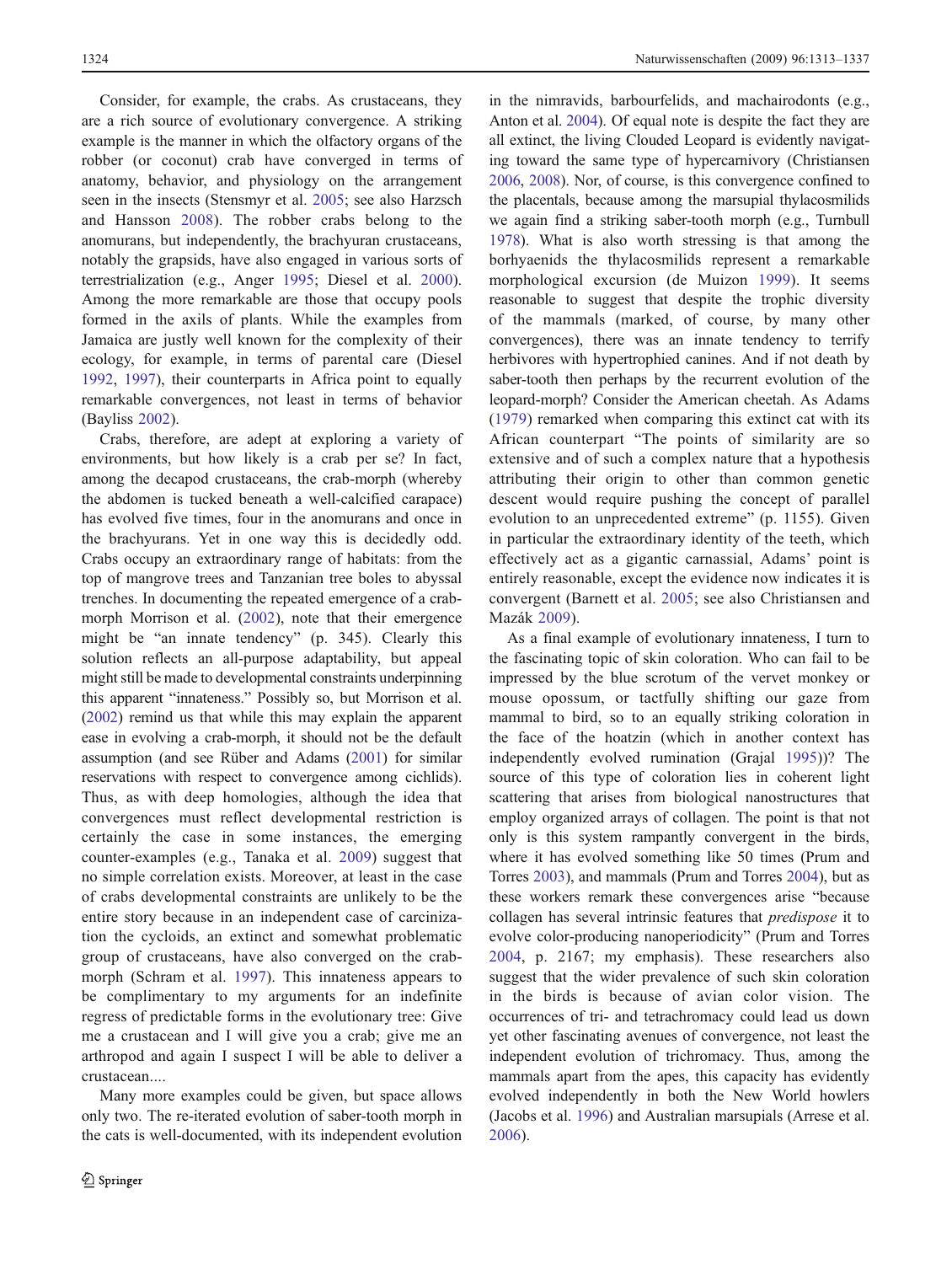#### <span id="page-12-0"></span>Molecules of choice

Where collagen underpins animal coloration (and note color vision is convergently dependant on substitutions of amino acids at key sites e.g., Yokoyama and Radlwimmer ([2001\)](#page-24-0)) then such observations beg the wider question of whether we can speak of "molecules of choice." In the specific case of the visual opsins, Fernald [\(2000](#page-20-0)) has aptly referred to their employment in eyes as "irresistible" (p. 446). While we should note in passing that the bacterial opsins are evidently completely independent (e.g., Soppa [1994](#page-23-0); Larusso et al. [2008](#page-21-0); see also Brown [2004](#page-19-0)), the point is that although in principle a given biological function might employ a huge number of alternatives (after all, is that not what evolution is largely all about?), in reality, nature returns to the tried and tested, molecules that actually work. A striking instance of this is found in the proteins employed for gustation and olfaction in the insects.

Opsins, of course, belong to a huge class of proteins (G-coupled protein receptors) that serve for transduction in other sensory systems. In this context, the arrangement is a classic transmembrane arrangement with seven helices. Just such a configuration is found in the olfactory system of insects, but astonishingly, it now transpires that these proteins have a completely different origin (Fig. 7). This is evident not only from the sequence dissimilarity but also the reversed configuration of the C- and N-termini (Lundin et al. [2007\)](#page-22-0). That this protein must be unrelated to the classic opsin type became clear some years ago (e.g., Benton [2006\)](#page-19-0). It is now evident that they belong to a class of non-selective cation channel proteins (Sato et al. [2008](#page-23-0); Wicher et al. [2008](#page-24-0)), albeit possibly related to the so-called PAQR proteins that intriguingly have also been linked to other types of receptor (Smart et al. [2008](#page-23-0)). It surely seems puzzling that with opsins and related proteins being



Fig. 7 The Or83b protein of Drosophila, an odorant receptor that is organized in the same way as a standard G-coupled-protein receptor, but is convergent. Note the seven transmembrane helices. Presumed sites for glycosylation are circled, those modified when inserted into Drosophila rough microsomes are shown in black, whereas unmodified sites are in grey. Redrawn from Fig. 1A of Lundin et al. [\(2007](#page-22-0)), with permission of Elsevier Press and the authors

employed elsewhere in the insect sensory apparatuses, they have opted to recruit an unrelated protein for exactly the same transduction function. What matters, of course, is that the close correspondence in structure suggests that convergence of function will ensure very much the same molecular solution.

These convergences haunt all aspects of the evolution of sensory systems. Thus, despite the radical differences in the anatomical arrangement of olfactory systems in vertebrates and insects, in reality, the differences are "skin deep" (another neglected trope in evolutionary biology, which speaks to other striking convergences such as those between tunniform fish and lamnid sharks, e.g., Bernal et al. [2003](#page-19-0); Donley et al. [2004](#page-20-0)). And in the context of insect and vertebrate olfactory systems, Kay and Stopfer [\(2006](#page-21-0)) not only note how the convergences can be found at functional, physiological, and structural levels but they also remark how it represents "a beautiful case of convergent evolution." And they make the equally important point that this arrangement "may be one best way to process information about odorants" (p. 433).

In the context of the olfactory process of key importance are those proteins that serve to bind the incoming molecules. And here too we find that a protein that "ought" to be used is passed over in favor of an outsider. Thus, mammals employ lipocalins (e.g., Tegoni et al. [2000](#page-23-0)), whereas insects use proteins with a quite different molecular architecture (Graham and Davies [2002\)](#page-20-0). Yet unsurprisingly they have many similarities, not only in being able to lock onto the various molecules but also with respect to their small size and very high concentrations adjacent to the olfactory surface (Pelosi et al. [2006](#page-22-0)). What is, perhaps, more noteworthy is that insects presumably could in principle also employ lipocalins. This is because these proteins are employed not only as aphrodisiacs, where they may serve to bind sex pheromones (e.g., Korchi et al. [1999](#page-21-0)), but also even in the context of convergence in the nutritive milk of a viviparous cockroach (Williford et al. [2004;](#page-24-0) see also Perry and Nalepa [2003\)](#page-22-0).

These examples of "molecules of choice" need to be set against other instances where ostensibly there are two equivalents, but one evidently wins hands down. A good example involves the respiratory protein hemerythrin. As has long been appreciated, its distribution among the animals is both sporadic and apparently without phylogenetic significance (e.g., Schreiber and Storch [1992;](#page-23-0) Negri et al. [1994\)](#page-22-0). It is, however, widespread among prokaryotes, and it is entirely reasonable that it was co-opted by the metazoans (Isaza et al. [2006\)](#page-21-0). It is possible that this occurred early in bilaterian history and hemerythrin was then almost universally lost. This seems less plausible, but some evidence suggests that if indeed of independent origins then it was from the same bacterium, possibly a marine symbiont (French et al. [2007\)](#page-20-0).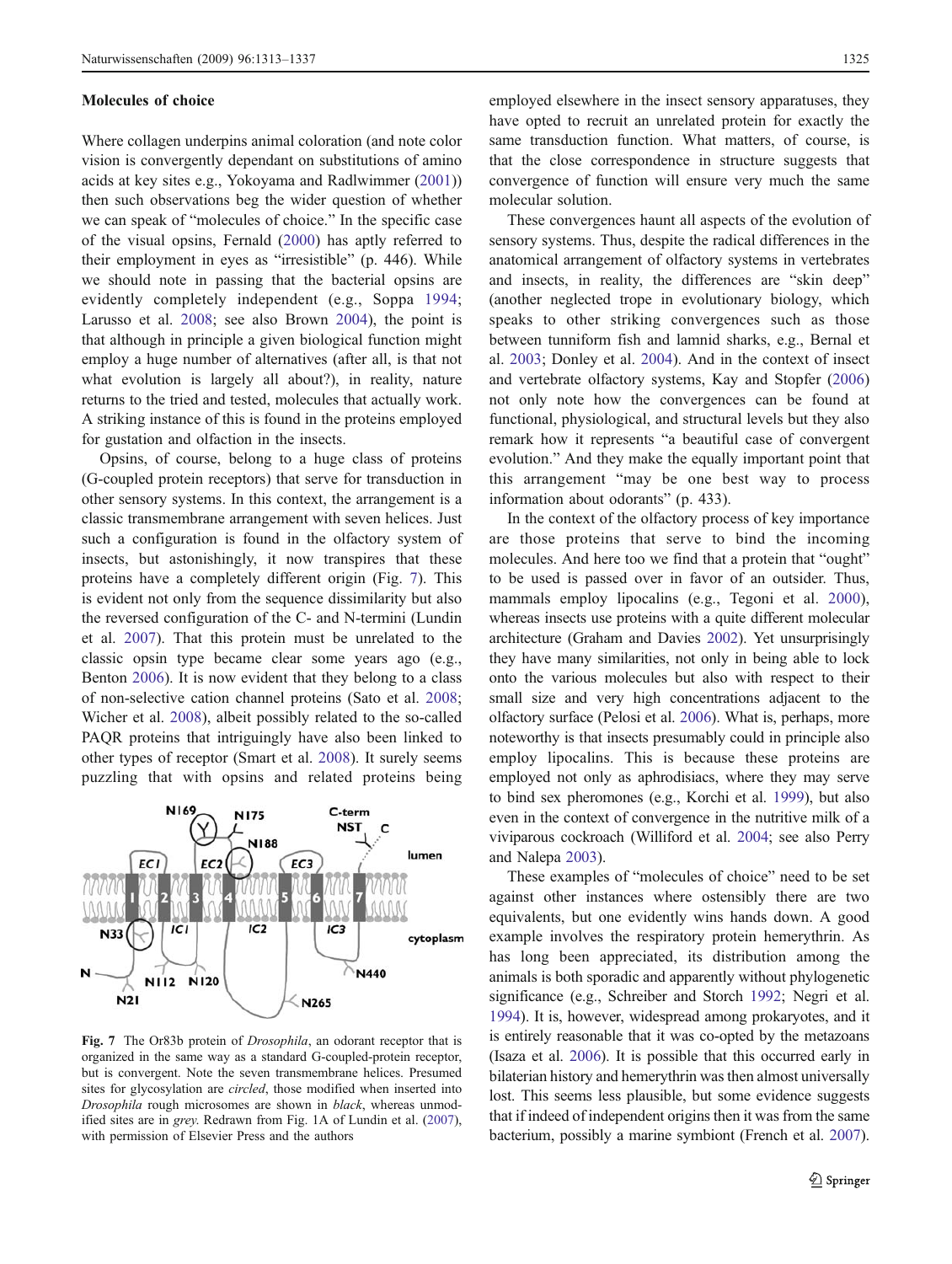The prokaryote in question is yet to be identified. The more important point, however, is the abundance of hemerythrins among the prokaryotes (French et al. [2007](#page-20-0)) that suggests that this protein is metaphorically on the evolutionary shelf, but is practically never used. As Bailly et al. ([2008](#page-19-0)) note, hemerythrins "exhibit a considerable lack of evolutionary success in metazoans" (e.p. 7), perhaps because they are mutationally more vulnerable. These authors also remark that in comparison to the remarkable globins, their counterpart has "barely maintained a foothold in living organisms" (e.p. 7).

When it comes to iron-based respiratory proteins, hemoglobin remains the molecule of choice. So too when the cation employed is copper, hemocyanin emerges as the convergent winner (e.g., Van Holde et al. [2001](#page-23-0), Burmester [2004\)](#page-19-0). But it is also important to recall Kurtz's ([1999\)](#page-21-0) observation that hemoglobin, hemerthryn, and hemocyanin represent "three solutions to a common problem" (p. 85). This is not to rule out other solutions where hitherto unknown metalloproteins can handle the highly reactive diatomic oxygen, but if they are ever found do not be surprised if they are convergent. This is because, as Kurtz [\(1999](#page-21-0)) points out, any such solution is evidently "Nature's tiptoeing along the edges of the energetic barrier separating reversible  $O_2$  binding from  $O-O$  cleavage without crossing it" (p. 97). Here is a metaphor that although applied to respiratory proteins arguably begins to capture a new view of evolution, where the Darwinian explanation must be set in a context of biological form poised on a knife edge of possibilities, discovering the narrowest of paths that thread their way through vast landscapes of non-viability.

#### Does evolution possess a logic?

This view is emphatically not in conflict with the Darwinian formulations, but looks beyond them to enquire what deeper organizational principles underpin evolution. Indeed are we allowed to speak even of a logic in evolution? Unfamiliar as such terminology may be to most evolutionary biologists, in fact, it is now being increasingly used. Thus, if we re-visit the striking convergences that pervade the sensory systems when it comes to the gustatory capacities of fly and mammals, Thorne et al. ([2004\)](#page-23-0) identify "a remarkable convergence of anatomical as well as molecular features" (p. 1076). But intriguingly, the subsection from which this quotation is taken is entitled "Similar Logic of Taste Perception in Insects and Mammals" (p. 1076). So too while not specifically invoking a logic of organizational possibilities, in exploring the genetic circuits found in a model prokaryote (Escherichia coli) and eukaryote (yeast), Conant and Wagner [\(2003\)](#page-19-0) document not only how they have evolved multiple times within either group but more importantly also between bacterium and fungus. Thus they

write "The finding that gene circuits have evolved repeatedly makes a strong case for their optimal design," and they continue by remarking that if the tape of life was to be re-run then "Transcriptional regulation circuits.... might come out just about the same" (p. 265). Nor are they alone in such a view. In a remarkable survey of the available mutational pathways that confer bacterial resistance to an antibiotic by the employment of β-lactamase, Weinreich et al. [\(2006\)](#page-24-0) note that in their study that although more than a hundred pathways exist, in practice, nearly all of them are deadends (Fig. [8\)](#page-14-0). Thus, they conclude "that intramolecular interactions render many mutational pathways selectively inaccessible, which implies the protein tape of life.... might be surprisingly repetitive" (p. 113).

It seems inevitable that many deeper organizational principles remain to be discovered in biological systems. Once again Darwinian explanations are entirely adequate to explain how to get from A to E (even if convergence shows that the order may be  $A \rightarrow K \rightarrow P \rightarrow E$  or  $A \rightarrow Z \rightarrow B \rightarrow E$ ), but emphatically not what the organizational states must be. The evolution of innate immunity provides one such example. It is, of course, clear that this is phylogenetically very ancient, unsurprisingly so given any cell has to be able to protect itself from onslaught by microbial pathogens. However, it is evident that in part the innate immune system draws on the capacities of the remarkable peroxidases, which as Passardi et al. [\(2005\)](#page-22-0) note "have more functions than a Swiss army knife," not least because of their fiercely oxidative capacity (Zamocky et al. [2008\)](#page-24-0). In passing, we should note that the all-purpose metaphor of the Swiss army knife has been seized upon by other investigators, as in the case of an antigen membrane protein of bacteria (Smith et al. [2007\)](#page-23-0). This is yet another pregnant area for evolutionary investigation, seeking to explain the astonishing versatility of many molecular systems. One such instance is the striking capacities of the β-grasp fold (Burroughs et al. [2007\)](#page-19-0). So too with the peroxidases, but importantly in the context of this essay these enzymes transpire to be convergent. Thus, in addition to their classically independent evolution in animals (and actually other groups) and the prokaryotes plus fungi (e.g., Welinder [1992](#page-24-0)), in reality, there appear to be at least two more cases of independent origination (Zubieta et al. [2007;](#page-24-0) Ebihara et al. [2005](#page-20-0)).

The innate immune system, of course, involves a great deal more than the employment of peroxidases, but what is of particular importance is that although both animals and plants employ the same system of transmembrane and intracellular receptors, despite strikingly similar organization (such as the hallmark of leucine-rich repeats), this arrangement is evidently convergent (Fig. [9](#page-14-0)). As Ausubel [\(2005](#page-19-0)) remarks in his overview of this area "Given the compelling case for convergent evolution of innate immune pathways, an important issue is why evolution has chosen a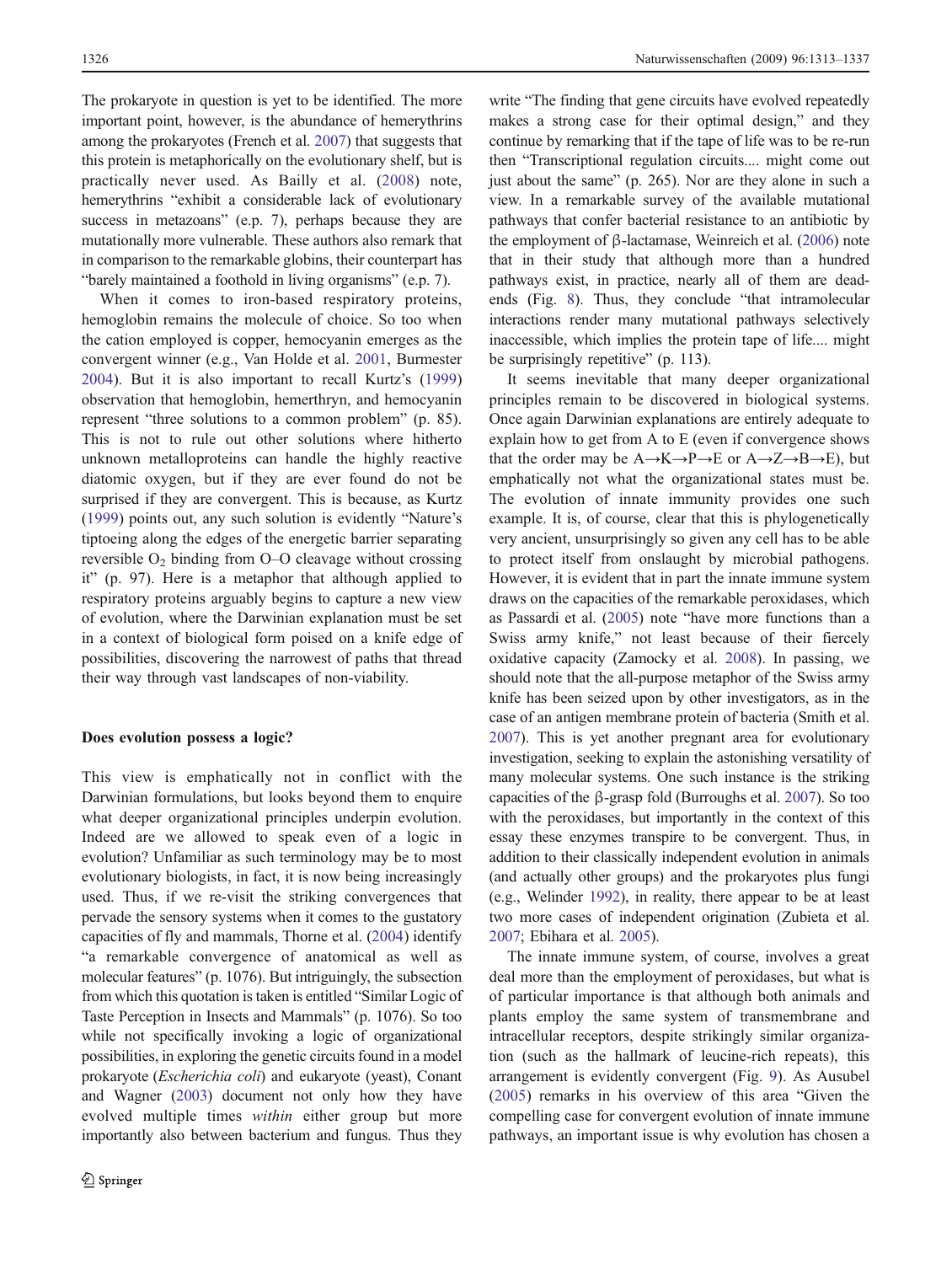<span id="page-14-0"></span>

limited number of apparently analogous regulatory modules in disparate evolutionary lineages. Does this reflect inherent biochemical constraints that result from a similar overall 'logic' of how an effective immune system can be reconstructed?" (p. 977). Such an argument might apply equally to the independent evolution of the adaptive immune system, where again the jawless fish employ the leucine-rich repeats, but provide a defense against pathogens that rivals the more familiar arrangement in other vertebrates (e.g., Alder et al. [2005;](#page-18-0) Pancer et al. [2004](#page-22-0), [2005;](#page-22-0) Guo et al. [2009\)](#page-20-0).

But the logic of immune systems has wider ramifications. This is because as Blalock [\(1994](#page-19-0)) remarks the immune system and brain "speak a common biochemical language" (p. 504) and they communicate using a similar molecular syntax. In particular the major histocompatability complex (MHC), which classically is associated with the immune response, also plays a central role in the development of the brain. This could, of course, be simply taken as yet another example of molecular versatility. And so in a way it is, except the employment of MHCs points to some fundamental organizational principles in evolution (Boulanger et al. [2001\)](#page-19-0). In effect both the developing brain and the immune system are an engineer's nightmare: how are billions of synaptic connections or the threat from an equivalent number of antigens to be addressed? Both, of course, have a similar logic of decision-making processes, and indeed, the evidence is that it was co-option by the immune system from the nervous system rather than vice versa. Either way, it is also increasingly clear that not only is there "a common biochemical language" (Blalock [2005](#page-19-0)) but also immune and nervous systems are intimately linked in a way that reignites the folk-loric wisdom of mental health and emotional stability having unavoidable connections with resistance to disease.

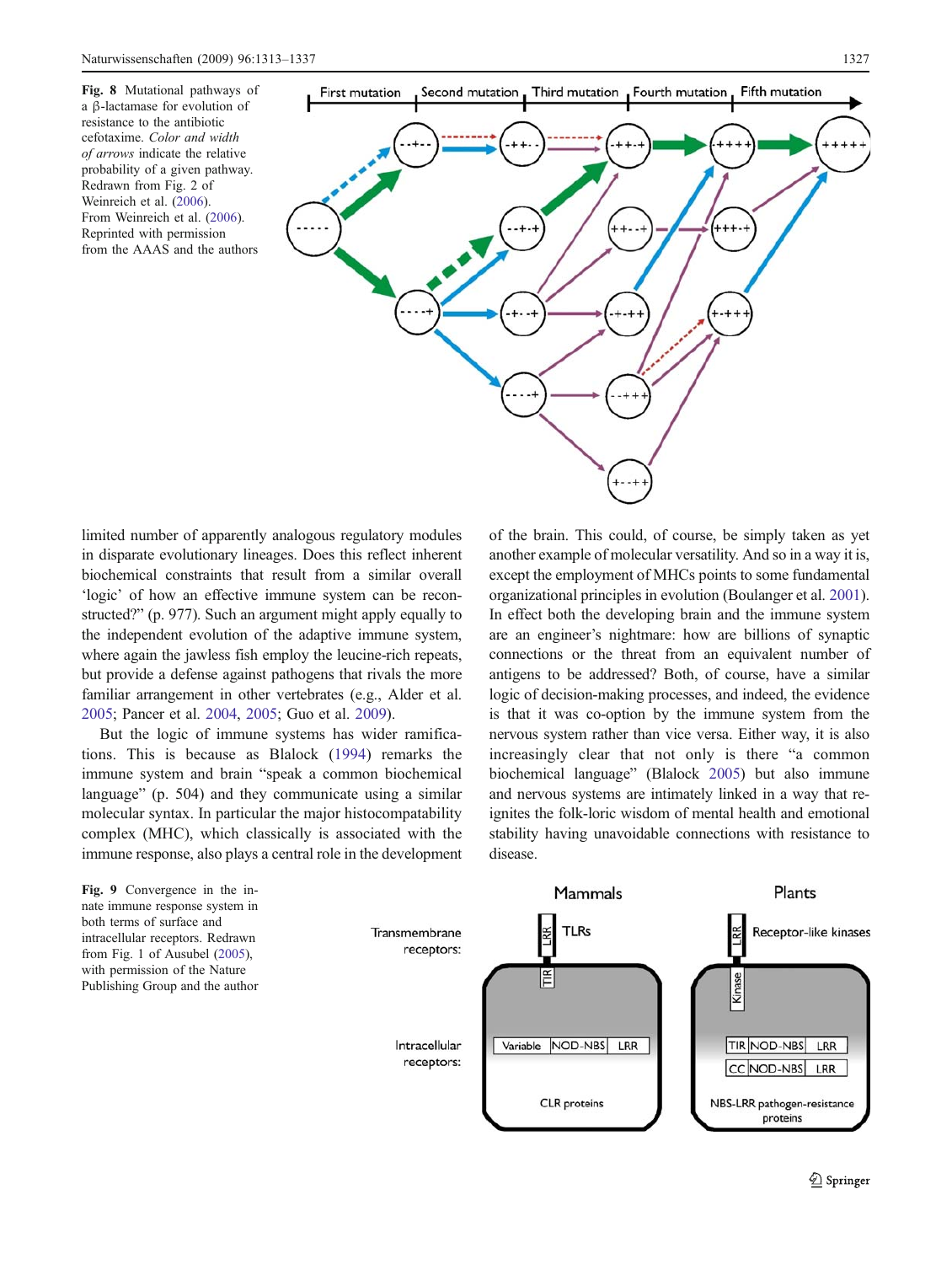### Convergent intelligence, even minds?

It would be quite wrong to suggest that Blalock is engaged in a sleight of hand, but when he writes that this work demonstrates that there is "little doubt that mind is capable of influencing the immune system" (Blalock [2005](#page-19-0), p. 130), perhaps we are entitled to raise an eyebrow? This is because such remarks presumably presuppose a naturalistic explanation of mind, a view that Darwin espoused but also struggled with. Given that for the scientist the study of mind and consciousness is one of the great graveyards of ambition, it would be rash of me to offer any solution. Nevertheless, the recognition of inherency and convergence suggests that arguably the greatest of scientific problems can be put in some new contexts.

To begin with, there are very strong lines of evidence to suggest that not only the evolution of intelligence, but the roots of its organization, go much deeper phylogenetically than is sometimes realized. Space does not allow any extended discussion of these issues, but at this juncture it is my belief that any attempt to extend existing evolutionary thinking, especially in the context of the evolution of sensory and nervous systems, far from providing a solution to the puzzle of consciousness will be more likely lead to absurdity and paradox. Ironically, the very attempt to employ a reductionist program of ever more detailed examination of the molecular and neuronal substrates in the hope of discovering the basis of mind will lead to a selfdefeating program. The invitation to work in a post-Darwinian world, however, allows us to contemplate a paradigm shift. This program is important not only because it will reinforce the argument that mentality and mind are an inevitable outcome of the evolutionary process (Conway Morris [2003b\)](#page-19-0), and are far from being a contingent happenstance. The points in support of this view revolve around the phylogeny of intelligence, the pre-adaptational potential for the relevant molecular constructs, the nature of evolutionary convergence of sensory modalities, and the fact that such systems have reached the limits of their design capacities.

In terms of mentalities it is evident that complex cognitive worlds have evolved independently many times. The corvid–primate contrast is the most celebrated example (e.g., Emery and Clayton [2004;](#page-20-0) Lefebvre et al. [2004\)](#page-21-0) and is perhaps most startlingly expressed in terms of the nowcelebrated New Caledonian crow and its capacities as a tool-maker (Hunt and Gray [2003](#page-21-0), [2004;](#page-21-0) Weir and Kacelnik [2006;](#page-24-0) Taylor et al. [2007](#page-23-0); but see also Bird and Emery [2009\)](#page-19-0) and a presumed correlation with brain size (Cnotka et al. [2008](#page-19-0)). Exciting as this work is, the arguments for evolutionary inevitability of intelligence will gather greater force if we expand our phylogenetic field. In this context the octopus is well known as a striking example of

invertebrate intelligence (e.g., Mather [2008a\)](#page-22-0), but its full capacities may still be under-appreciated (Mather [2008b\)](#page-22-0). Some highlights in this respect include evidence for play (e.g., Kuba et al. [2006\)](#page-21-0), as well as memory (Shomrat et al. [2008](#page-23-0)) and curiosity (Byrne et al. [2002](#page-19-0)), all features that presumably correlate with a large brain. These in turn show some striking analogies to the vertebrate brain (e.g., Young [1976](#page-24-0)). Such convergences are highly instructive. This is because not only does this elaboration of the brain arise from a molluscan arrangement also but because of what more generally is taken to be a radically different body plan.

But if crows and octopus are independent culminations of a trend to intelligence, this begs another question. How far down the evolutionary scale of animals is it sensible to descend to discover the roots of intelligence? Deeper than one might think. What about jellyfish? Here the remarkable cubozoans (or box-jellies) are instructive. To describe them as "honorary fish" is hardly an exaggeration. Not only are they effective hunters, capable of considerable agility (Satterlie [2002\)](#page-23-0), but their digestive canals "bear an uncanny resemblance to the villi that line vertebrate digestive systems" (Seymour [2002](#page-23-0), p. 72). So too they engage in courtship and uniquely for cnidarians engage in copulation (Lewis and Long [2005](#page-21-0)), and as already noted, there is also evidence for sleep (Seymour et al. [2004\)](#page-23-0). Most remarkable, however, are the camera eyes (Fig. [5\)](#page-6-0), convergent on the system found in cephalopods and vertebrates (e.g., Martin [2002](#page-22-0); Garm et al. [2008](#page-20-0)). There are, however, complications. First, despite correction of spherical aberration, the point of focus is well behind the retina (Nilsson et al. [2005\)](#page-22-0). Second, the camera eyes are complemented by slit and pit eyes, the former of which have a lens-like structure (Garm et al. [2008\)](#page-20-0). It is, therefore, a matter of speculation as to what the eyes actually see, but it is even more problematic what the jellyfish itself sees, given it has no brain. What is likely is that visual processing occurs in the nervous tissue adjacent to the eyes, and intriguingly, the arrangement of the nervous system is bilateral (Skogh et al. [2006](#page-23-0)).

Perhaps the capacity to form an image without a "brain" is not surprising. But what about organisms without a nervous system at all? Here we encounter a palpable sense of unease. The case in point concerns the remarkable group of dinoflagellates, the warnowiids. These, of course, form a single cell but bear a bulbous ocellus. These have an arrangement and dioptric properties that are strikingly reminiscent of animal eyes, leading Taylor [\(1980\)](#page-23-0) to emphasize how the ocelloid has "an uncanny parallelism to the structure of metazoan eyes" (p. 76). Just such a point was also made much earlier by Pouchet [\(1887](#page-22-0)), who insisted that if they were not found attached to a dinoflagellate they would be automatically assumed to belong to an animal. Indeed just such an assumption was made by the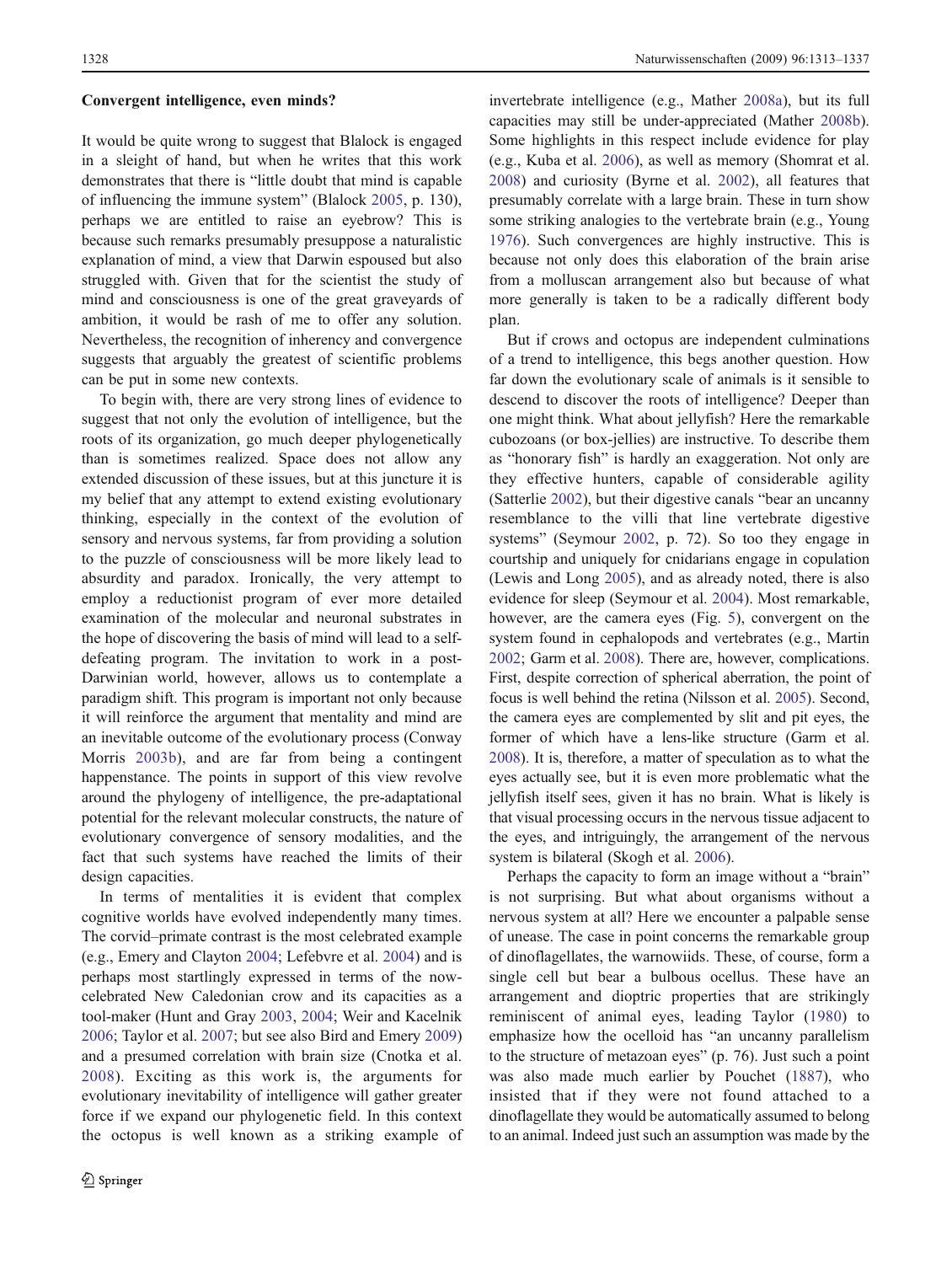German biologist Carl Vogt who insisted that a ciliate had accidentally swallowed the eye of a jellyfish (see Kofoid and Swezy [1921](#page-21-0), pp. 482–484). And as we saw earlier, this idea has resurfaced via a proposed symbiotic transfer.

The warnowiids are hunters, employing a grappling structure that is strikingly convergent with the cnidarian nematocyst (Greuet [1971](#page-20-0); Westfall et al. [1983\)](#page-24-0). Moreover, the lens of the ocellus is capable of precise focusing (Francis [1967\)](#page-20-0), but evidently the fact that a single cell can see is a step too far for some investigators. Thus Couillard [\(1984](#page-19-0)) remarks "if an image is really formed on the retinoid, we fail to see, in the present state of knowledge, how an integrative computer could exist to analyze it within the cell" (p. 123). It does indeed appear to be a conundrum, but I suggest that this and other lines of evidence involving sensory perception in not only protistans but prokaryotes may be relevant to ultimately understanding the molecular basis of sentience.

Whether it will explain consciousness is quite another matter, and here the evolution of sensory systems in animals may also prove instructive. In their various ways, these sensory systems provide important insights into evolutionary convergence. Among these, one of the most interesting revolves around infra-red perception. In contrast to the ability to perceive ultra-violet radiation, and despite its attendant risks this is a capacity which has evolved multiple times, it is apparent that at the opposite end of this part of the electromagnetic spectrum the incoming radiation is not sufficiently energetic to activate visual systems. Even so, in the case of the infra-red pit organ of the crotalid snakes, its structure serves to act in the same way as a pinhole camera eye (de Cock Buning [1984](#page-20-0)), and in passing, we might note that optically this arrangement has evolved at least twice (Land [2002\)](#page-21-0). Infra-red perception itself is rampantly convergent, evolving independently in the pythons (de Cock Buning [1985](#page-20-0)), as well as the vampire bats (Kishida et al. [1984](#page-21-0)). As these mammals seek a blood meal, so it is unsurprising to discover a comparable infra-red capacity in the reduviid hemipterans (or bed-bugs; Schmitz et al. [2000a](#page-23-0)). Perhaps more unexpected is an infra-red capacitance in a wood-boring wasp (Richerson et al. [1972\)](#page-23-0), but such surprise may be premature. In the cases outlined above the infra-red sensor depends on a thermal contrast, most typically generated by the potential target. However differential absorption of solar radiation by plants can lead to an infra-red contrast, and this is evidently exploited by foraging insects, as in the case of the western conifer seed bug (Takács et al. [2009\)](#page-23-0). These authors suggest such a strategy might be more widespread than currently appreciated.

It is, however, among the beetles that we find the most remarkable examples of infra-red sensing, with at least three separate originations. These involve the so-called firebeetles (and other groups) that fly toward conflagrations in order to lay their eggs on hot wood. Here the advantages are an absence of predators, de-toxification of the wood and access to fungi (and other organisms) that sprout soon after the fire. In one case, that of Acanthocnemus, the detector acts as a microbolometer and so has a similar design to that seen in the crotalid snakes (Schmitz et al. [2002\)](#page-23-0). In striking contrast to the arrangement whereby a thin sheet of sensory tissue is suspended above a cavity, in the famous fire-beetle Melanophila, the sensory array consists of complex globular structures that ultimately derive from a mechanoreceptor (Vondran et al. [1995;](#page-24-0) Schmitz et al. [2007](#page-23-0)). Intriguingly an electron dense channel at the tip of the receptor may serve as a wave-guide; if so this organ would be the infra-red equivalent of a compound eye (Evans [2005](#page-20-0)). Nevertheless, exactly how this sensor operates is uncertain, and one might reasonably assume that its undoubted sensitivity (Schütz et al. [1999\)](#page-23-0) and complex construction are another one-off in the diversity of life. Not at all, because in an unrelated group of insects, specifically a heteropteran, a remarkably similar arrangement has evolved (Fig. [10](#page-17-0); Schmitz et al. [2008](#page-23-0)). So too, while a third type of infra-red construction, that seen in a merimnid beetle (Schmitz et al. [2000b;](#page-23-0) Mainz et al. [2004](#page-22-0)) would seem to undermine any attempt to arrive at general principles, not least because it belongs to the buprestids and so is related to Melanophila, it transpires that its construction is similar to the aforementioned western conifer seed bug, a representative of the hemipterans (Takács et al. [2009](#page-23-0)).

## Fovea and JARs

Once again the conclusion appears to be that diversity exists, but it is united by convergences. There may be, for example, several ways to achieve a biological solution, but rest assured each will be arrived at multiple times. So too in other aspects of the evolution of sensory systems we find intriguingly, but ultimately unsurprising, commonalities. I briefly review two such examples: the repeated evolution of a fovea and the so-called jamming avoidance response (JARs).

The acoustic fovea of the bats was introduced above, and is otherwise most familiar in eye. There is, however, a striking convergence in the star-nosed mole (Catania and Remple [2004](#page-19-0)), which employs its tentacular and highly tactile organ, studded with Eimer's organs (again convergent in the monotremes (Proske and Gregory [2004;](#page-22-0) Marasco and Catania [2007\)](#page-22-0)) to provide not only a superb sensory structure but one that "looks like a hand and acts as an eye" (Catania [1999\)](#page-19-0). This similarity is not only expressed in terms of nervous organization within the somatosensory region, pointing toward "a convergent and perhaps common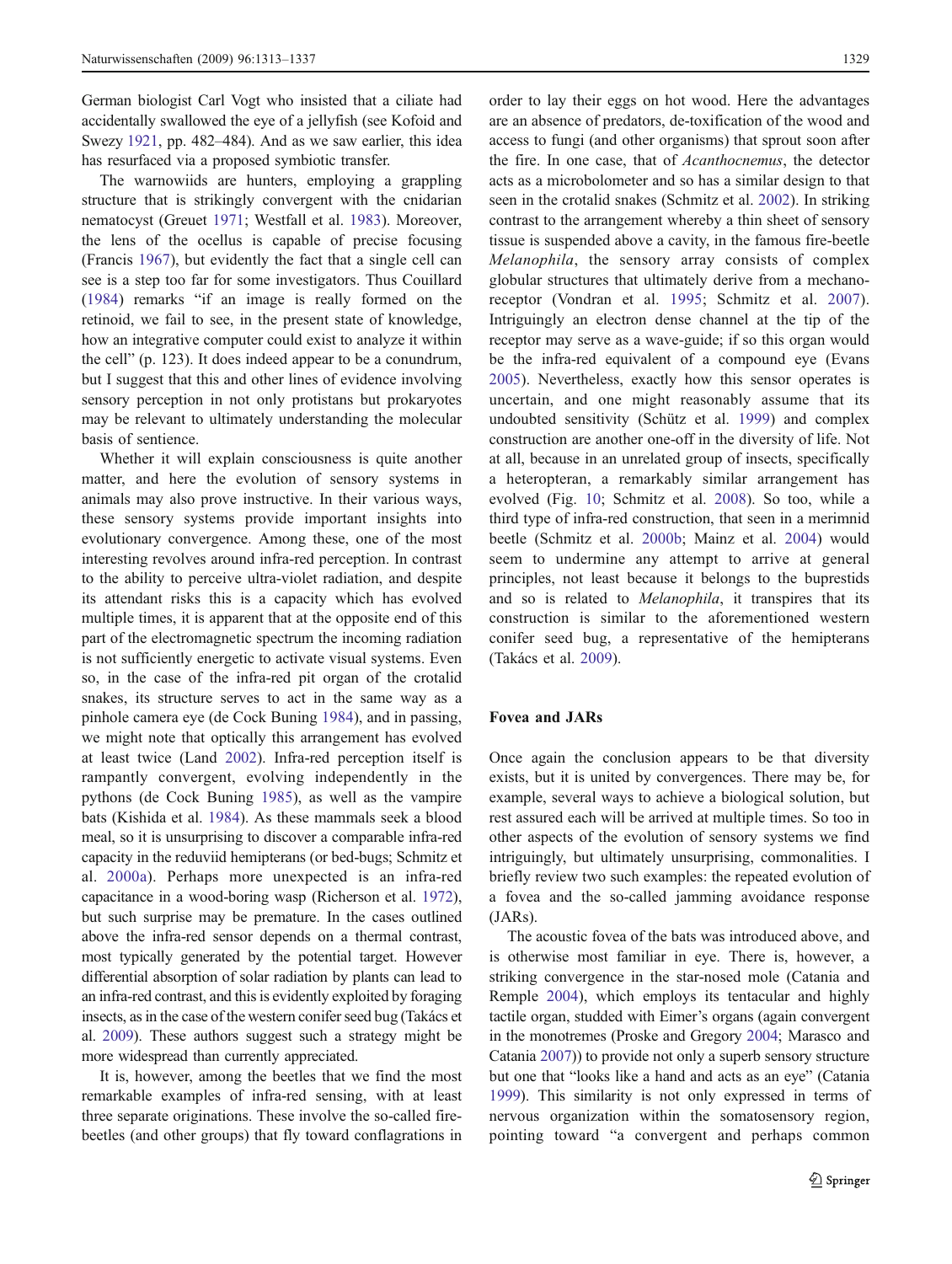<span id="page-17-0"></span>Fig. 10 Convergence in the infra-red receptors of the coleopteran Melanophila and heteropteran Aradus. Redrawn from Fig. 3 of Schmitz et al. ([2008\)](#page-23-0), with permission of Springer and the authors



organization of highly developed sensory systems" (Catania [1999,](#page-19-0) p. 367), but even more intriguingly in terms of saccadal movements (Sachdev and Catania [2002](#page-23-0); Catania and Remple [2004](#page-19-0)). So too among the electric fish the electrosensory lines have concentrations of nerves that have a foveal function (e.g., Hollmann et al. [2008;](#page-21-0) Pusch et al. [2008\)](#page-22-0). This, of course, is just one aspect of an extremely sophisticated electrosensory system, which shows many striking convergences between the African mormyrids and Neotropical gymnotids (e.g., Hopkins [1995](#page-21-0)).

Apart from derivation of the electrogenerating organs from muscles, with capacities to live in an "electrical world" that allows navigation in crepuscular conditions and a versatile system of social communication, self-evidently, the production of simultaneous signals will be counterproductive (unless, of course, deliberate transmission is designed to foil a rival, e.g., Tallorovic and Zakon [\(2005](#page-23-0))). The solution is to employ a jamming avoidance response. Such JARs are interesting not only because of their extraordinary sensitivity (a point returned to below) but also because by evolving convergently in both the gymnotid and mormyrid fish, the same algorithm is employed for signal separation (e.g., Kawasaki [1997;](#page-21-0) Green and Rose [2004](#page-20-0)). Just as these fish inhabit an "electric world," so bats live in a corresponding "acoustic world" and in principle face the same risks of signal inference. Convergently, a jamming avoidance response has evolved, but less surprisingly it is found in bats with a relatively broad frequency of sound production as against those emitting very narrow bandwidths (Gillam et al. [2007](#page-20-0)). Such JARs are very rapid, but interestingly show asymmetric and symmetric responses (Ulanovsky et al. [2004\)](#page-23-0), both of which find counterparts in the electric fish (Gillam et al. [2007\)](#page-20-0). In bats JARs may be important in avoiding mid-air collisions, especially in swarms (Bates et al. [2008\)](#page-19-0), although this does not preclude an alternative strategy of remaining silent and listening (Chiu et al. [2008](#page-19-0)).

#### The edges of the physical world

These examples of convergence are introduced for several reasons. First, they may be less familiar and touch on sensory modalities that are effectively alien to humans. They beg, therefore, the question as to whether the purported differences are as important as is sometimes thought: the mind of the bat may be much more similar to ours than has been proposed (Nagel [1974](#page-22-0)). Indeed evidence from convergent evolution suggests not only that intelligence and consciousness are inevitable but also that they are universals, destined to emerge in any biosphere. Second, although often commented upon in specific instances, it is sometimes under-appreciated that the sensitivities of these various sensory modalities are not only exquisite but also at least in some cases they have evidently reached the limits of what is physically possible. Thus the retina can detect a single photon (Baylor et al. [1979\)](#page-19-0), some insects can discriminate colors in starlight (Kelber et al. [2002;](#page-21-0) Somanathan et al. [2008\)](#page-23-0), while the oilbirds (with their convergent echolocation employed in their cavernous habitats and nocturnal excursions) have eyes with a retinal construction whereby not only do the rod cells approach the theoretical minimum size but they have a density that is more than twice that found in the falcon (Martin et al. [2004](#page-22-0)). As these investigators remark these eyes are "pushing the limits of sensitivity" (Martin et al. [2004](#page-22-0), p. 26).

In the context of sight the striking convergences found in the star-nosed mole have already been emphasized, but it is also worth noting that in the case of the saccadal movement, this too approaches the theoretical maximum (Catania and Remple [2004,](#page-19-0) [2005\)](#page-19-0). So too in olfaction, individual molecules can be identified (Kaissling [1986\)](#page-21-0), while in the realm of hearing the limits of transduction in our inner ear are almost those of thermal noise (Denk and Webb [1989\)](#page-20-0). In the insects, despite the manifest differences between the Johnston's organ and cochlea, important functional similarities emerge (e.g., Göpfert and Robert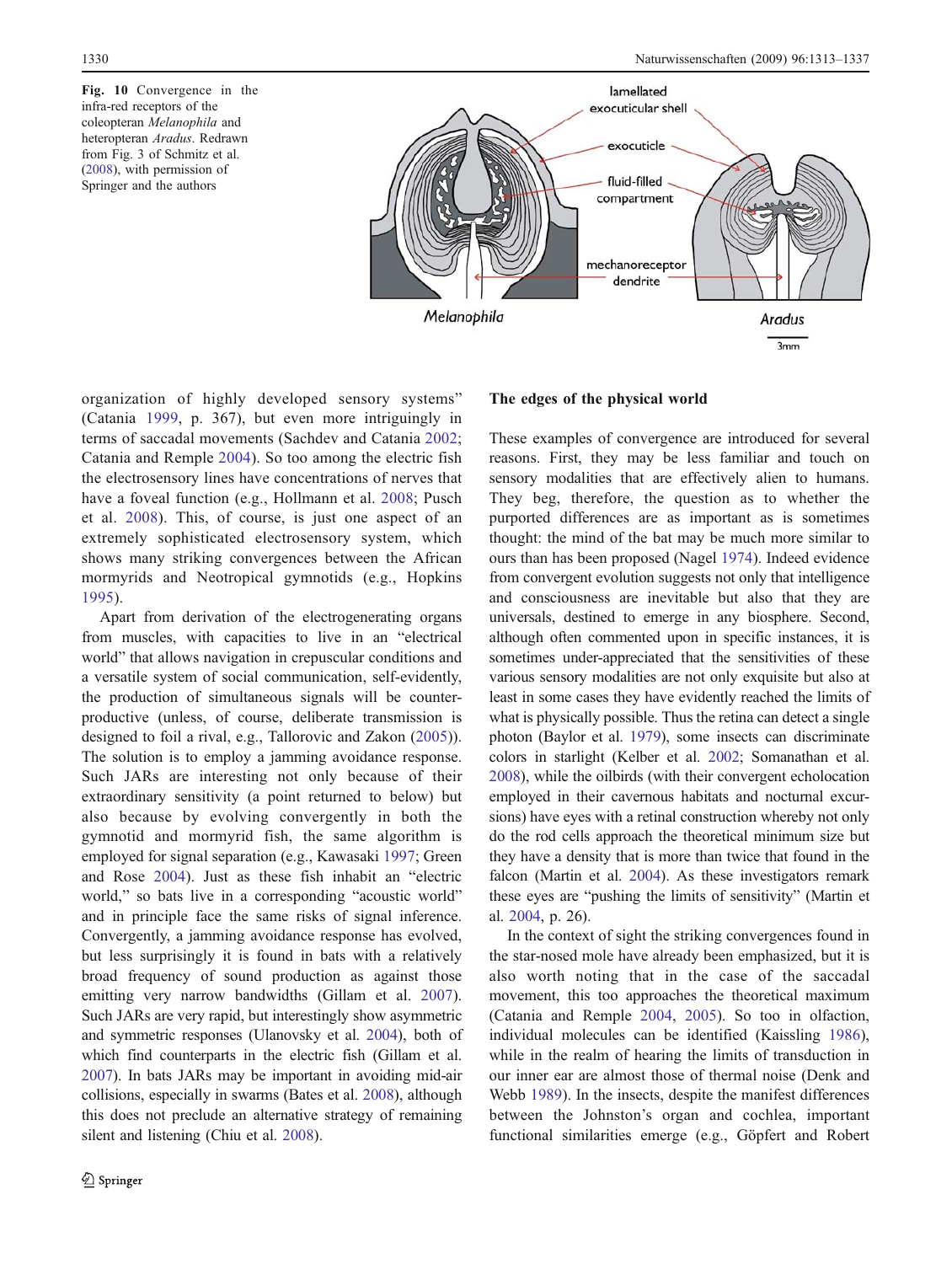<span id="page-18-0"></span>[2003;](#page-20-0) Jackson and Robert [2006\)](#page-21-0). Moreover, the antennal response in mosquitoes shows an extraordinary sensitivity; as Göpfert and Robert [\(1999](#page-20-0)) point out, if the observed deflections were to be scaled up to the size of the Eiffel Tower, then the deflection would be equivalent to the tip of the Eiffel Tower moving less than a millimeter.

In extant animals, therefore, at least some sensory systems operate close to the perceivable limits of the physical universe. And this may point to a more general, if neglected, trope of evolution. Far from being a bodge of a construction, in at least some cases, things are evidently as good as they possibly can be: The fangs of frogs (Fabrezi and Emerson [2003](#page-20-0)) and snakes (Kuch et al. [2006](#page-21-0)) provide an instructive introduction. Note also that even in cases of manifest inefficiency, of which the photosynthetic enzymes Rubisco is perhaps the most notorious example, it "may be near-optimally adapted to their different gaseous and thermal environments" (Tcherkez et al. [2006,](#page-23-0) p. 7250). Moreover, this evolutionary challenge has been met by mechanisms for the concentration of carbon dioxide, and once again, they represent convergent solutions. Foremost in this respect are the bacterial carboxysomes (which in turn have striking convergences with viruses, e.g., Yeates et al.  $2007$ ) and the rampant convergence of  $C_4$  photosynthesis (e.g., Kutschera and Niklas [2006](#page-21-0); Besnard et al. [2009](#page-19-0)).

# **Conclusions**

Given the range of topics covered and the limited space to do them anything like full justice, it may be helpful to summarize briefly what the underlying strands of the argument are and why, therefore, they point to a biology that will move far beyond the Darwinian formulation (e.g., Carroll [2000;](#page-19-0) Kutschera and Niklas [2004](#page-21-0), [2005\)](#page-21-0). First evolutionary convergence is far more widespread than is generally appreciated, with the implication that the number of functional solutions is limited. This applies as much to molecular biology and cell chemistry as it does to phenotypes, behavior, and intelligence. Second, despite the immensity of the Tree of Life, the divergences that delineate its shape are unlikely to be random. Although this view is certainly heterodox, and perhaps in the eyes of some reason for a delation for heresy, I would suggest that far from being a rich bush, the Tree of Life is a much more skeletal construction, with the narrowest of branches separated by enormous areas of uninhabitable bio-space. I would further suggest that one consequence is that much of this Tree may have what is effectively a pre-determined shape. Third, all the bifurcations are the result of standard microevolutionary processes and typically the nascent character states that will enable major transitions to proceed are expressed in a number of puzzling combinations. But

this simply represents a limited number of adaptive solutions upon which the processes of optimization will be employed. Fourth, a considerable proportion of biological complexity is seeded in prior inherencies, especially at the molecular level. Fifth, the "Swiss Army syndrome," that is the unexpected versatility of molecules, suggests that building complex structures is much easier than might sometimes be thought. Sixth, although hardly touched upon, here the capacities for self-organization (see also Goodwin [1994;](#page-20-0) Kauffman [1993\)](#page-21-0), although widely acknowledged, are still under-appreciated but will prove central to understanding why systems are typically very complex from an early stage. Ironically, evolutionary "simplification" is more likely to be a very derived state and probably represents adaptive streamlining at a very sophisticated level. Finally, and perhaps most important, the reality in biology is not that very many things work "after a fashion," but to the contrary out of the unimaginably large possibilities of design hyperspace almost nothing works but when it does it usually works extremely well. The Origin (Darwin [1859\)](#page-20-0) has had an unprecedented run of a century and a half, and perhaps uniquely in science remains a foundational text. Today our understanding of evolution is immensely widened, but naturally it remains thoroughly Darwinian. The aim of this review is not to dispute this synthesis, but simply to enquire if it is complete.

Acknowledgments I give my warm thanks to Vivien Brown for efficient typing of numerous drafts and to the editors for inviting me to write this review. I also thank both colleagues and publishers for permission to reproduce figured material, and Sharon Capon for redrafting Figs. [2](#page-3-0), [3](#page-4-0), and [6](#page-9-0), [7](#page-12-0), [8,](#page-14-0) [9,](#page-14-0) and [10](#page-17-0). I apologize to the many workers whose contributions could not be cited because of lack of space. Finally, I thank Ken McNamara and four anonymous referees for critical and constructive reviews.

## References

- Adams DB (1979) The cheetah: Native American. Science 205:1155–1158
- Ahlberg PE, Johanson Z (1998) Osteolepiforms and the ancestry of tetrapods. Nature 395:792–794
- Alhberg P, Lukševičs E, Mark-Kurik E (2000) A near-tetrapod from the Baltic Middle Devonian. Palaeont 43:533–548
- Aldaz S, Morata G, Azpiazu N (2003) The Pax-homeobox gene eyegone is involved in the subdivision of the thorax of Drosophila. Dev 130:4473–4482
- Alder MN, Rogozin IB, Iyer LM, Glazko GV, Cooper MD, Pancer Z (2005) Diversity and function of adaptive immune receptors in a jawless vertebrate. Science 310:1970–1973
- Allada R, Siegel JM (2008) Unearthing the phylogenetic roots of sleep. Curr Biol 18:R670–R679
- Andrews GL, Mastick GS (2003) R-cadherin is a Pax6-regulated, growth promoting cue for pioneer axons. J Neurosci 23:9873–9880
- Anger K (1995) The conquest of freshwater and land by marine crabs: adaptations in life-history patterns and larval bioenergetics. J Exp Mar Biol Ecol 193:119–145
- Anton M, Salesa MJ, Morales J, Turner A (2004) First known complete skulls of the scimitar-toothed cat Machairodus aphanistus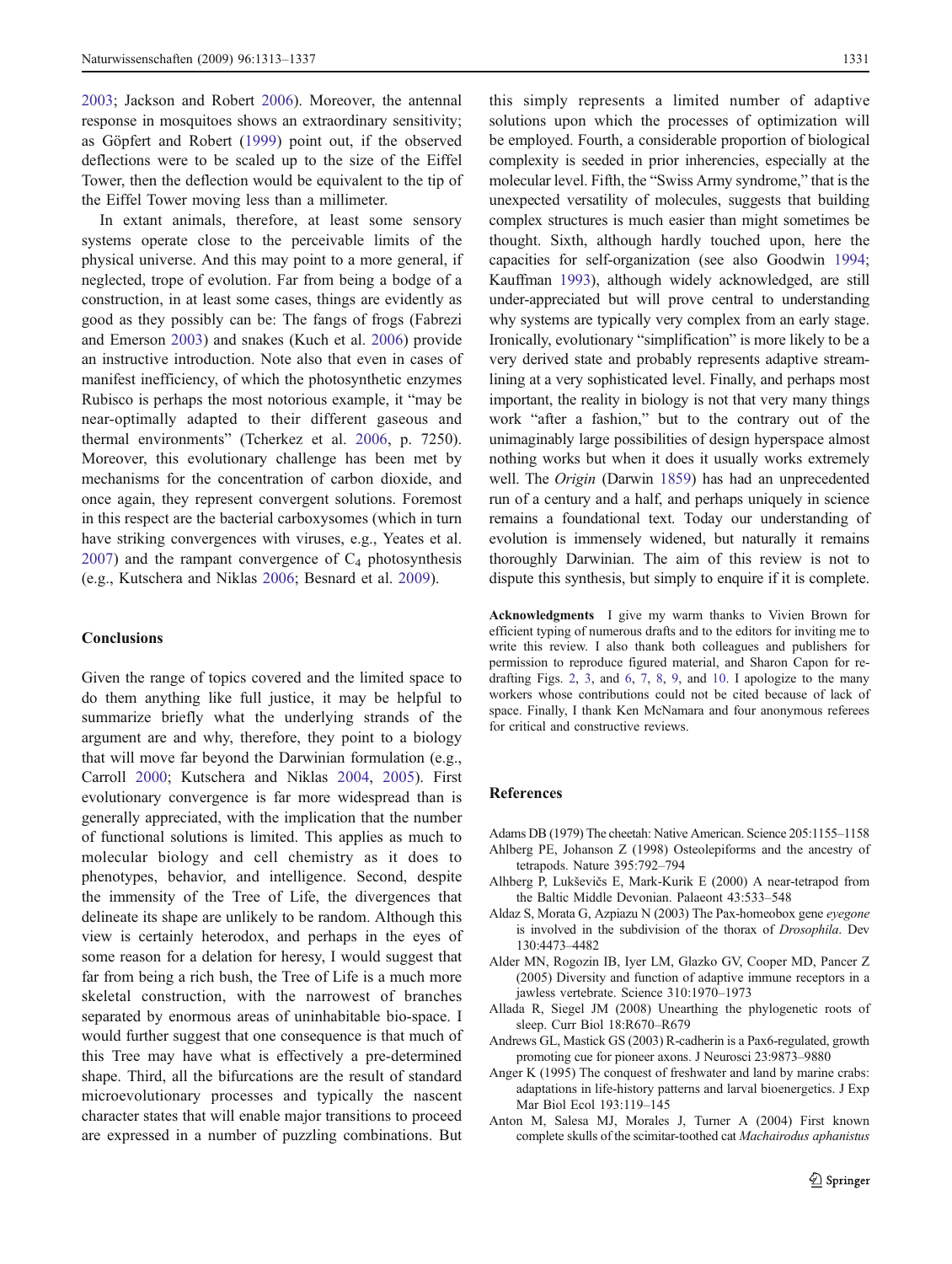<span id="page-19-0"></span>(Felidae, Carnivora) from the Spanish late Miocene site of Batallones-1. J Vert Paleont 24:957–969

- Arrese CA, Beazley LD, Ferguson MC, Oddy A, Hunt DM (2006) Spectral tuning of the long wavelength-sensitive cone pigment in four Australian marsupials. Gene 381:13–17
- Aruga J, Odaka YS, Kumiya A, Furuya H (2007) Dicyema Pax6 and Zic: tool-kit genes in a highly simplified bilaterian. BMC Evol Biol 7:201
- Ausubel FM (2005) Are innate immune signaling pathways in plants and animals conserved? Nature Immunol 6:973–979
- Bailly X, Vanin S, Chabasse C, Mizuguchi K, Vinogradov SN (2008) A phylogenomic profile of hemerythrins, the nonheme diiron binding respiratory proteins. BMC Evol Biol 8:art 244
- Barnett R, Barnes I, Phillips MJ, Martin LD, Harington CR, Leonard JA, Cooper A (2005) Evolution of the extinct sabretooths and the American cheetah-like cat. Curr Biol 15:R589–R590
- Bates HW (1892) The naturalist on the River Amazons. John Murray, London
- Bates ME, Stamper SA, Simmons JA (2008) Jamming avoidance response by big brown bats in target detection. J Exp Biol 211:106–113
- Bayliss J (2002) The East Usambara tree-hole crab (Brachyura: Potamoidea: Potamonautidae)—a striking example of crustacean adaptation in closed forest, Tanzania. Afr J Ecol 40:26–34
- Baylor DA, Lamb TD, Yau K-W (1979) Responses of retinal rods to single photons. J Physiol 288:613–634
- Bebenek IG, Gates DG, Morris J, Hartenstein V, Jacobs DK (2004) Sine oculis in basal Metazoa. Dev Genes Evol 214:342–351
- Belbahri L, Calmin G, Mauch F, Andersson JO (2008) Evolution of the cutinase gene family: evidence for lateral gene transfer of a candidate Phytophthora virulence factor. Gene 408:1–8
- Benton R (2006) On the origin of smell: odorant receptors in insects. Cell Mol Life Sci 63:1579–1585
- Bernal D, Sepulveda C, Mathieu-Costello O, Graham JB (2003) Comparative studies of high performance swimming in sharks. I. Red muscle morphometrics, vascularization and ultrastructure. J Exp Biol 206:2831–2843
- Besnard G, Muasya AM, Russier F, Roalson EH, Salamin N, Christin P-A (2009) Phylogenomics of  $C_4$  photosynthesis in sedges (Cyperaceae): multiple appearances and genetic convergence. Mol Biol Evol 26:1909–1919
- Bird CD, Emery NJ (2009) Insightful problem solving and creative tool modification by captive nontool-using rooks. Proc Natl Acad Sci USA 106:10370–10375
- Blalock JE (1994) The syntax of immune-neuroendocrine communication. Immunol Today 15:504–511
- Blalock JE (2005) The immune system as the sixth sense. J Internal Med 257:126–138
- Boisvert CA (2009) The humerus of Panderichthys in three dimensions and its significance in the context of the fishtetrapod transition. Acta Zool 90(Suppl. 1):297–305
- Boisvert CA, Mark-Kurik E, Ahlberg PE (2008) The pectoral fin of Panderichthys and the origin of digits. Nature 456:636–638
- Bossuyt F, Milinkovich MC (2000) Convergent adaptive radiations in Madagascan and Asian ranid frogs reveal covariation between larval and adult traits. Proc Natl Acad Sci USA 97:6585–6590
- Boulanger LM, Huh GS, Shatz CJ (2001) Neuronal plasticity and cellular immunity: shared molecular mechanisms. Curr Opin Neurobiol 11:568–578
- Brazeau MD (2005) A new genus of rhizodontid (Sarcopterygii, Tetrapodomorpha) from the Lower Carboniferous Horton Bluff Formation of Nova Scotia, and the evolution of the lower jaw in this group. Can J Earth Sci 42:1481–1499
- Brown LS (2004) Fungal rhodopsins and opsin-related proteins: eukaryotic homologues of bacteriorhodopsin with unknown functions. Photochem Photobiol Sci 3:555–565
- Brown JK, Kodric-Brown A (1979) Convergence, competition and mimicry in a temperate community of hummingbird-pollinated flowers. Ecology 60:1022–1035
- Burmester T (2004) Evolutionary history and diversity of arthropod hemocyanins. Micron 35:121–122
- Burroughs AM, Balaji S, Iyer LM, Aravind L (2007) Small but versatile: the extraordinary functional and structural diversity of the β-grasp fold. Biol Direct 2:18
- Byrne RA, Kuba M, Griebel U (2002) Lateral asymmetry of eye use in Octopus vulgaris. Anim Behav 64:461–468
- Carroll RL (2000) Towards a new evolutionary synthesis. Trends Ecol Evol 15:27–32
- Catania KC (1999) A nose that looks like a hand and acts like an eye: the unusual mechanosensory system of the star-nosed mole. J Comp Physiol A 185:367–372
- Catania KC, Remple FE (2004) Tactile foveation in the star-nosed mole. Brain Behav Evol 63:1–12
- Catania KC, Remple FE (2005) Asymptotic prey profitability drives star-nosed moles to the foraging speed limit. Nature 433:519– 522
- Chatterjee S, Templin RJ (2007) Biplane wing platform and flight performance of the feathered dinosaur Microraptor gui. Proc Natl Acad Sci USA 104:1576–1580
- Chiari Y, Vences M, Vieites R, Rabemananjara F, Bora P, Ramilijaona Ravoahangimalala O, Meyer A (2004) New evidence for parallel evolution of colour patterns in Malagasy poison frogs (Mantella). Mol Ecol 13:3763–3774
- Chiu C, Xian W, Moss CF (2008) Flying in silence: echolocating bats cease vocalizing to avoid sonar jamming. Proc Natl Acad Sci USA 105:13116–13121
- Christiansen P (2006) Sabretooth characters in the clouded leopard (Neofelis nebulosa Griffiths 1821). J Morph 267:1186–1198
- Christiansen P (2008) Species distinction and evolutionary differences in the Clouded Leopard (Neofelis nebulosa) and Diard's Clouded Leopard (Neofelis diardi). J Mammal 89:1435–1446
- Christiansen P, Bonde N (2004) Body plumage in Archaeopteryx: a review and new evidence from the Berlin specimen. Comptes Rendu Paleovol 3:99–118
- Christiansen P, Ji Mazák H (2009) A primitive Late Pliocene cheetah, and evolution of the cheetah lineage. Proc Natl Acad Sci USA 106:512–515
- Clark VC, Raxworthy CJ, Rakotomalala V, Sierwald P, Fisher BL (2005) Convergent evolution of chemical defense in poison frogs and arthropod prey between Madagascar and the Neotropics. Proc Natl Acad Sci USA 102:11617–11622
- Cnotka J, Güntürkün O, Rehkämper G, Gray RD, Hunt GR (2008) Extraordinary large brains in tool-using New Caledonian crows (Corvus moneduloides). Neurosci Lett 433:241–245
- Conant GC, Wagner A (2003) Convergent evolution of gene circuits. Nat Genet 34:264–266
- Conway Morris S (2003a) The Cambrian "explosion" of metazoans and molecular biology: would Darwin be satisfied? Int J Dev Biol 47:505–515
- Conway Morris S (2003b) Life's solution: inevitable humans in a lonely universe. Cambridge University Press, Cambridge
- Conway Morris S (2006) Darwin's dilemma: the realities of the Cambrian "explosion". Phil Trans R Soc Lond B361:1069–1083
- Couillard P (1984) Photoreception in protozoa, an overview. In: Ali MA (ed) Photoreception and vision in invertebrates. Plenum, New York, pp 115–130
- Cverkl A, Yang Y, Chauhan BK, Cveklova H (2004) Regulation of gene expression by Pax6 in ocular cells: a case of tissue-preferred expression of crystallins in lens. Int J Dev Biol 48:829–844
- Daeschler EB, Clack JB, Shubin NH (2009) Late Devonian tetrapod remains from Red Hill, Pennsylvania, USA: how much diversity? Acta Zool 90(Suppl. 1):306–317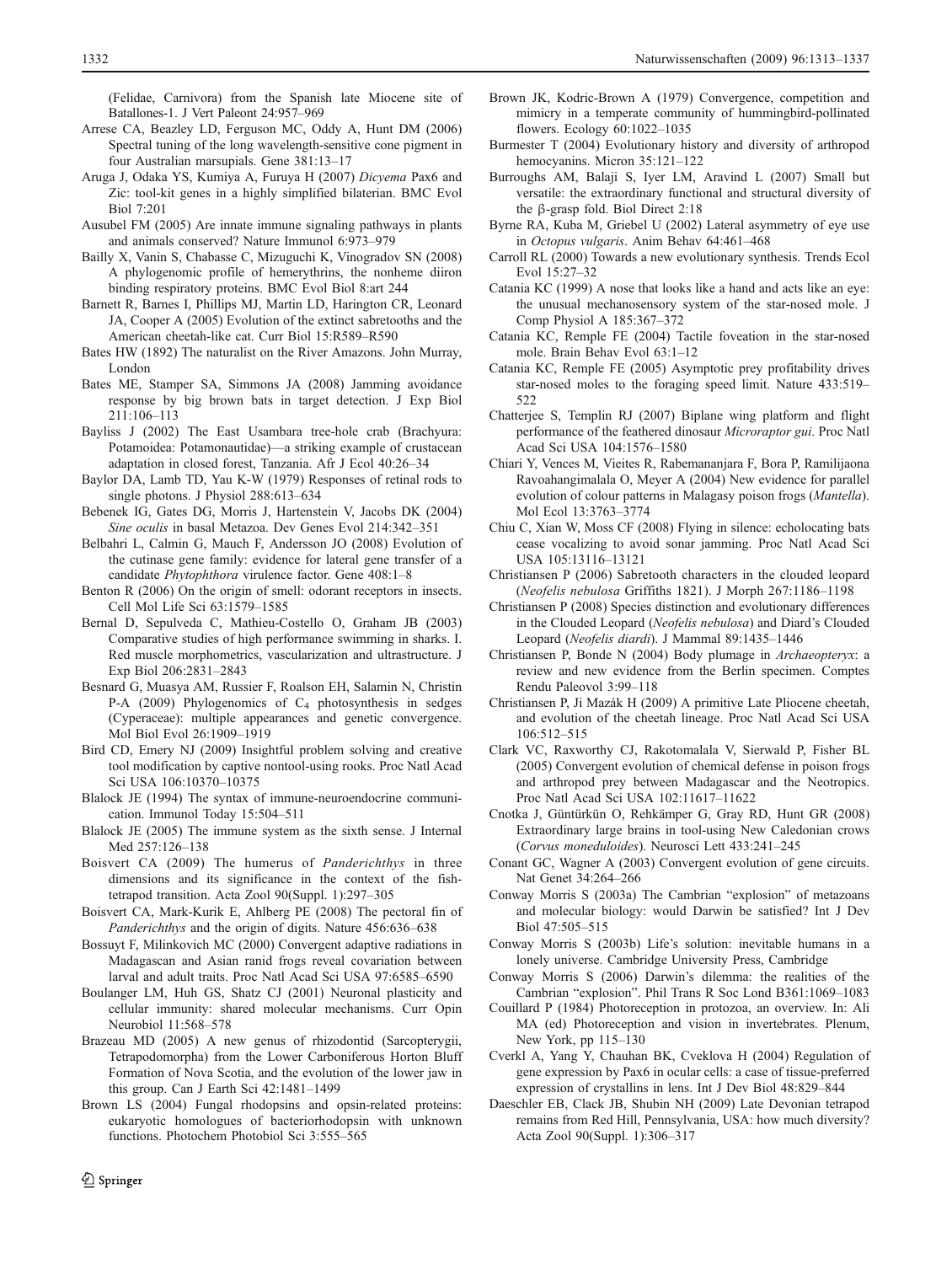- <span id="page-20-0"></span>Darwin C (1859) On the origin of species by means of natural selection, or the preservation of favoured races in the struggle for life, 1st edn. John Murray, London
- Deban SM, Olson WM (2003) Biomechanics: suction feeding by a tiny predatory tadpole. Nature 420:41–42
- de Cock Buning T (1984) A theoretical approach to the heat sensitive pit organs of snakes. J Theoret Biol 111:509–529
- de Cock Buning T (1985) Qualitative and quantitative explanation of the forms of heat sensitive organs in snakes. Acta Biotheoret 34:193–206
- de Muizon C (1999) Marsupial skulls from the Desendan (late Oligocene) of Bolivia and phylogenetic analysis of the Borhyaenoidea (Marsupialia, Mammalia). Geobios 32:483–509
- de Valais S, Melchor RN (2008) Ichnotaxonomy of bird-like footprints: an example from the late Triassic–early Jurassic of northwest Argentina. J Vert Paleont 28:145–159
- Denk W, Webb WW (1989) Thermal-noise-limited transduction observed in mechanosensory receptors of the inner ear. Phys Rev Lett 63:207–210
- Dickinson M (2008) Animal locomotion: a new spin on bat flight. Curr Biol 18:R468–R470
- Diesel R (1992) Parental care in an unusual environment: Metopaulias depressus (Decapoda: Grapsidae), a crab that lives in epiphytic bromeliads. Anim Behav 38:561–575
- Diesel R (1997) Maternal control of calcium concentration in the larval nursery of the bromeliad crab, Metopaulias depressus (Grapsidae). Proc R Soc Lond B264:1403–1406
- Diesel R, Schubart CD, Schuh M (2000) A reconstruction of the invasion of land by Jamaican crabs (Grapsidae: Sesarminae). J Zool 250:141–160
- Donley JM, Sepulveda CA, Konstantinidis P, Gemballa S, Shadwick RE (2004) Convergent evolution in mechanical design of lamnid sharks and tunas. Nature 429:61–65
- Eban-Rothschild AD, Bloch G (2008) Differences in the sleep architecture of forager and young honeybees (Apis mellifera). J Exp Biol 211:2408–2416
- Ebihara A, Okamoto A, Kousumi Y, Yamamoto H, Masui R, Ueyama N, Yokoyama S, Kuramitsu S (2005) Structure-based functional identification of a novel heme-binding protein from Thermus thermophilus HB8. J Struct Function Genomics 6:21–32
- Eick GN, Jacobs DS, Matthee CA (2005) A nuclear DNA phylogenetic perspective on the evolution of echolocation and historical biogeography of extant bats (Chiroptera). Mol Biol Evol 22:1869– 1886
- Emery NJ, Clayton NS (2004) The mentality of crows: convergent evolution of intelligence in corvids and apes. Science 306:1903– 1907
- Evans WG (2005) Infrared radiation sensors of Melanophila acuminata (Coleoptera: Buprestidae): a thermopneumatic model. Ann Entomol Soc Amer 98:738–746
- Fabrezi M, Emerson SB (2003) Parallelism and convergence in anuran fangs. J Zool Lond 260:41–51
- Fabrizio JJ, Boyle M, DiNardo S (2003) A somatic role for eyes absent (eya) and sine oculis (so) in Drosophila spermatocyte development. Dev Biol 258:117–128

Fernald RD (2000) Evolution of eyes. Curr Opin Neurobiol 10:444–450

- Fleischer RC, James HF, Olson SL (2008) Convergent evolution of Hawaiian and Australo-Pacific honeyeaters from distant songbird ancestors. Curr Biol 18:1927–1931
- Foster CA, Chiappe LM, Krause DW, Sampson SD (1996) The first Cretaceous bird from Madagascar. Nature 382:532–534
- Foster CA, Sampson SD, Chiappe LM, Krause DW (1998a) The theropod ancestry of birds: new evidence from the late Cretaceous of Madagascar. Science 279:1915–1919
- Foster CA, Sampson SD, Chiappe LM, Krause DW (1998b) Letters: genus correction. Science 280:179
- Francis D (1967) On the eyespot of the dinoflagellate, Nematodinium. J Exp Biol 47:495–501
- French CE, Bell JML, Ward FB (2007) Diversity and distribution of hemerythrin-like proteins in prokaryotes. FEMS Microbial Lett 279:131–145
- Garm A, Coates MM, Gad R, Seymour J, Nilsson D-E (2007) The lens eyes of the box jellyfish Tripedalia cystophora and Chiropsalmus sp. are slow and color-blind. J Comp Physiol A 193:547–557
- Garm A, Andersson F, Nilsson D-E (2008) Unique structure and optics of the lesser eyes of the box jellyfish Tripedalia cystophora. Vision Res 48:1061–1073
- Gehring WJ (2005) New perspectives on eye development and the evolution of eyes and photoreceptors. J Hered 96:171–184
- Genise JF, Melchor RN, Archangelsky M, Bala LO, Straneck R, de Valais S (2008) Application of neoichnological studies of behavioural and taphonomic interpretation of fossil bird-like tracks from lacustrine settings: The late Triassic-early Jurassic? Santo Domingo Formation, Argentina. Paleogeog Palaeoclim Palaeoecol 272:143–161
- Gherardini PF, Wass MN, Helmer-Citterich M, Sternberg MJE (2007) Convergent evolution of enzyme active sites is not a rare phenomenon. J Mol Biol 372:817–845
- Giberson KW (2008) Saving Darwin: how to be a Christian and believe in evolution. HarperOne, New York
- Gillam EH, Ulanovsky N, McCracken GF (2007) Rapid jamming avoidance in biosonar. Proc R Soc Lond B 274:651–660
- Givnish TJ et al (2005) Repeated evolution of net venation and fleshy fruits among monocots in shaded habitats confirms a priori predictions: evidence from an ndhF phylogeny. Proc R Soc Lond B 272:1481–1490
- Gómez F (2008) Erythropsidinium (Gymodiniales, Dinophyceae) in the Pacific Ocean, a unique dinoflagellate with an ocelloid and a piston. Eur J Protist 44:291–298
- Goodwin B (1994) How the leopard changed its spots: the evolution of complexity. Simon & Schuster, New York
- Göpfert M, Robert D (1999) Nanometer acoustic sensitivity in male and female mosquitos. Proc R Soc Lond B 267:453–457
- Göpfert M, Robert D (2003) Motion generation by Drosophila mechanosensory neurons. Proc Natl Acad Sci USA 100:5514–5519
- Graham LA, Davies PL (2002) The odorant-binding proteins of Drosophila melanogaster: annotation and characterization of a divergent gene family. Gene 292:43–55
- Grajal A (1995) Structure and function of the digestive tract of the hoatzin (Opisthocomus hoazin): a folivorous bird with foregut fermentation. Auk 112:20–28
- Green RL, Rose GJ (2004) Structure and function of neurons in the complex of the nucleus electrosensorius of Sternopygus and Eigenmannia: diencephalic substrates for the evolution of the jamming avoidance response. Brain Behav Evol 64:85–103
- Greuet C (1971) Étude ultrastructurale et évolution des cnidocystes de Nematodinium, péridinien Warnowiidae Lindemann. Protistologica 7:345–355
- Greuet C (1987) Complex organelles. In: Taylor FJR (ed) The biology of dinoflagellates. Blackwell, Oxford, pp 119–143
- Griffin DR (1958) Listening in the dark: the acoustic orientation of bats and men. Yale University Press, New Haven
- Guo P, Hirano M, Herrin BR, Li J-X, Yu C-L, Sadlonova A, Cooper MD (2009) Dual nature of the adaptive immune system in lampreys. Nature 459:796–802
- Hadrys T, DeSalle R, Sagasser S, Fischer N, Schierwater B (2005) The Trichoplax *Pax B* gene: a putative proto-*Pax*  $A/B/C$  gene predating the origin of nerve and sensory cells. Mol Biol Evol 22:1569–1578
- Harzsch S, Hansson BS (2008) Brain architecture in the terrestrial hermit crab Coenobila clypeatus (Anomura, Coenobitidae), a crustacean with a good aerial sense of smell. BMC Neurosci 9:art 58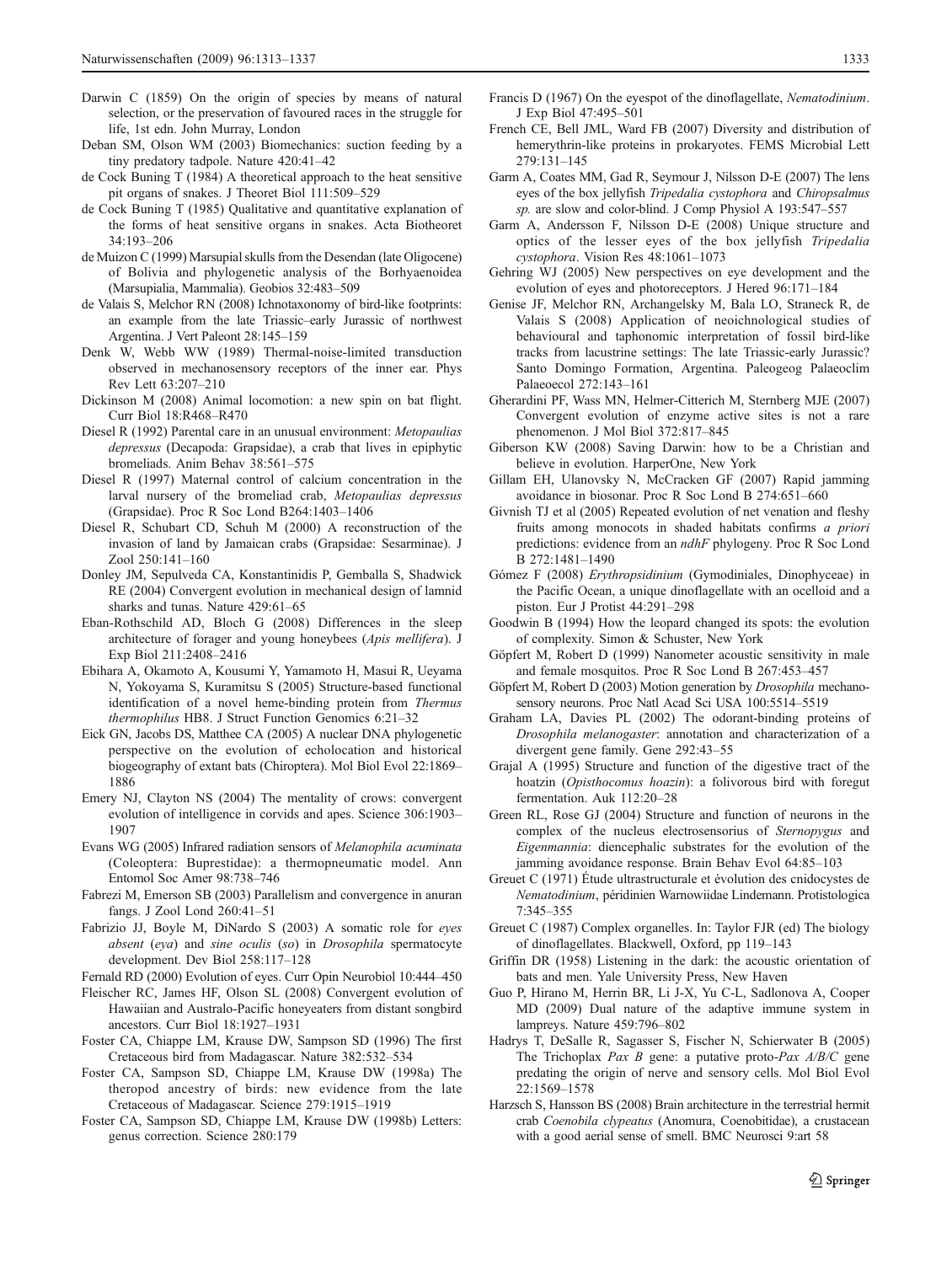- <span id="page-21-0"></span>Heanue TA, Reshef R, Davis RJ, Mardon G, Oliver G, Tomarev S, Lassar AB, Tabin CJ (1999) Synergistic regulation of vertebrate muscle development by Dach2, Eya2, and Six1, homologs of genes required for Drosophila eye formation. Genes Dev 13:3231–3243
- Hollmann M, Engelmann J, von der Emde G (2008) Distribution, density and morphology of electroreceptor organs in mormyrid weakly electric fish: anatomical investigations of a receptor mosaic. J Zool Lond 276:149–158
- Hopkins C (1995) Convergent designs for electrogenesis and electroreception. Curr Opin Neurobiol 5:769–777
- Hoshiyama D, Suga H, Iwabe N, Koyanagi M, Nikoh N, K-i K, Matsuda F, Honjo T, Miyata T (1998) Sponge Pax cDNA related to Pax-2/5/8 and ancient gene duplications in the Pax family. J Mol Evol 47:640–648
- Hoshiyama D, Iwabe N, Miyata T (2007) Evolution of the gene families forming the Pax/Six regulatory network: isolation of genes from primitive animals and molecular phylogenetic analyses. FEBS Lett 581:1639–1643
- Hunt GR, Gray RD (2003) Diversification and cumulative evolution in New Caledonian crow tool manufacture. Proc R Soc B 270:867–874
- Hunt GR, Gray RD (2004) The crafting of hook tools by wild New Caledonian crows. Proc R Soc B 271:S88–S90
- Hutchinson JR, Allen V (2009) The evolutionary continuum of limb function from early theropods to birds. Naturwissenschaften 96:423–448
- Isaza CE, Silaghi-Dumitrescu R, Iyer RB, Kurtz DM, Chan MK (2006) Structural basis for  $O<sub>2</sub>$  sensing by the hemerythrin-like domain of a bacterial chemotaxis protein: substrate tunnel and fluxional N terminus. Biochem 45:9023–9031
- Jackson JC, Robert D (2006) Nonlinear auditory mechanism enhances female sounds for male mosquitoes. Proc Natl Acad Sci USA 103:16734–16739
- Jacobs GH, Neitz M, Deegan JF, Neitz J (1996) Trichromatic colour vision in New World monkeys. Nature 382:156–158
- Jarvis ED, The Avian Brain Nomenclature Consortium et al (2005) Avian brains and a new understanding of vertebrate brain evolution. Nature Rev Neurosci 6:151–159
- Jeffery JE (2001) Pectoral fins of rhizodontids and the evolution of pectoral appendages in the tetrapod stem-group. Biol J Linn Soc 74:217–236
- Johanson Z, Ahlberg PE (1998) A complete primitive rhizodont from Australia. Nature 394:569–573
- Johnsen S (2001) Hidden in plain sight: the ecology and physiology of organismal transparency. Biol Bull 201:301–318
- Jonasova K, Kozmik Z (2008) Eye evolution: lens and cornea as an upgrade of animal visual system. Sem Cell Dev Biol 19:71–81
- Jones G, Holderied MW (2007) Bat echolocation calls: adaptation and convergent evolution. Proc R Soc Lond B 274:905–912
- Kaiser W (1988) Busy bees need rest, too. Behavioural and electromyographical sleep signs in honeybees. J Comp Physiol 163:565–584
- Kaissling K-E (1986) Chemo-electrical transduction in insect olfactory receptors. Annu Rev Neurosci 9:121–145
- Kauffman SA (1993) The origins of order: self-organization and selection in evolution. New York, Oxford
- Kawasaki M (1997) Sensory hyperacuity in the jamming avoidance response of weakly electric fish. Curr Opin Neurobiol 7:473–479
- Kay LM, Stopfer M (2006) Information processing in the olfactory systems of insects and vertebrates. Sem Cell Dev Biol 17:433–442
- Kelber A, Balkenius A, Warrant EJ (2002) Scotopic colour vision in nocturnal hawkmoths. Nature 419:922–925
- King N, JGI Sequencing Group (2008) The genome of the choanoflagellate Monosiga brevicollis and the origins of metazoans. Nature 451:783–788
- Kishida R, Goris RC, Terashima S-I, Dubbledam JL (1984) A suspected infrared-recipient nucleus in the brain-stem of the vampire bat, Desmodus rotundus. Brain Res 322:351–355
- Kofoid CA, Swezy O (1921) The free-living unarmored Dinoflagellata. Mem Univ Calif 5
- Korchi A, Brossut R, Bouhin H, Delachambre J (1999) cDNA cloning of an adult male putative lipocalin specific to tergal gland aphrodisiac secretion in an insect (Leucophaea maderae). FEBS Lett  $449.125 - 128$
- Koyanagi M, Takano K, Tsukamoto H, Ohtsu K, Tokunaga F, Terakita A (2008) Jellyfish vision starts with cAMP signaling mediated by opsin-G(s) cascade. Proc Natl Acad Sci USA 105:15576–15580
- Kozmik Z (2008) The role of Pax genes in eye evolution. Brain Res Bull 75:335–339
- Kozmik Z, Daube M, Frei E, Norman B, Kos L, Dishaw LJ, Noll M, Piatigorsky J (2003) Role of Pax genes in eye evolution: a cnidarian PaxB gene uniting Pax2 and Pax6 functions. Dev Cell 5:773–785
- Kozmik Z, Swamynathan SK, Ruzickova J, Jonasova K, Paces V, Vicek L, Piatigorsky J (2008a) Cubozoan crystallins: evidence for convergent evolution of pax regulatory sequences. Evol Dev 10:52–61
- Kozmik Z et al (2008b) Assembly of the cnidarian camera-type eye from vertebrate-like components. Proc Natl Acad Sci USA 105:8989–8993
- Kuba MJ, Byrne RA, Meisel DV, Mather JA (2006) When do octopuses play? Effects of repeated testing, object type, age and food deprivation on object play in Octopus vulgaris. J Comp Psychol 120:184–190
- Kuch U, Müller J, Mödden C, Mebs D (2006) Snake fangs from the Lower Miocene of Germany: evolutionary stability of perfect weapons. Naturwissenschaften 93:84–87
- Kumar JP (2009) The sine oculis homeobox (Six) family of transcription factors as regulators of development and disease. Cell Mol Life Sci 66:565–583
- Kurtz DM (1999) Oxygen-carrying proteins: three solutions to a common problem. Essays Biochem 34:85–100
- Kurusu M, Nagao T, Walldorf U, Flister S, Gehring WJ, Furukubo-Tokunaga K (2000) Genetic control of development of the mushroom body, the associative learning centers in the Drosophila brain by the eyeless, twin of eyeless, and dachshund genes. Proc Natl Acad Sci USA 97:2140–2144
- Kutschera U (2009) Charles Darwin's Origin of Species, directional selection, and the evolutionary sciences today. Naturwissenschaften. doi:[10.1007/s00114-009-0603-0](http://dx.doi.org/10.1007/s00114-009-0603-0)

Kutschera U, Niklas KJ (2004) The modern theory of biological evolution: an expanded synthesis. Naturwissenschaften 91:255–276

- Kutschera U, Niklas KJ (2005) Endosymbiosis, cell evolution, and speciation. Theory Biosci 124:1–24
- Kutschera U, Niklas KJ (2006) Photosynthesis research on yellowtops: macroevolution in progress. Theory Biosci 125:81–92
- Land MF (2002) The spatial resolution of the pinhole eye of giant clams (Tridacna maxima). Proc R Soc B 270:185–188
- Larusso ND, Ruttenberg BE, Singh AK, Oakley TH (2008) Type II opsins: evolutionary origin by internal domain duplication? J Mol Evol 66:417–423
- Latijnhouwers M, de Wit PJGM, Govers F (2003) Oomycetes and fungi: similar weaponary to attack plants. Trends Microbiol 11:462–469

Lefebvre L, Reader SM, Sol D (2004) Brains, innovations and evolution in birds and primates. Brain Behav Evol 63:233–246

- Lew RR, Levina NN, Walker SK, Garrill A (2004) Turgor regulation in hyphal organisms. Fungal Genet Biol 41:1007–1015
- Lewis C, Long TAF (2005) Courtship and reproduction in Carybdea sivickisi (Cnidaria: Cubozoa). Mar Biol 147:477–483
- Leys SP, Cronin TW, Degnan BM, Marshall JN (2002) Spectral sensitivity in a sponge larva. J Comp Physiol A 188:199–202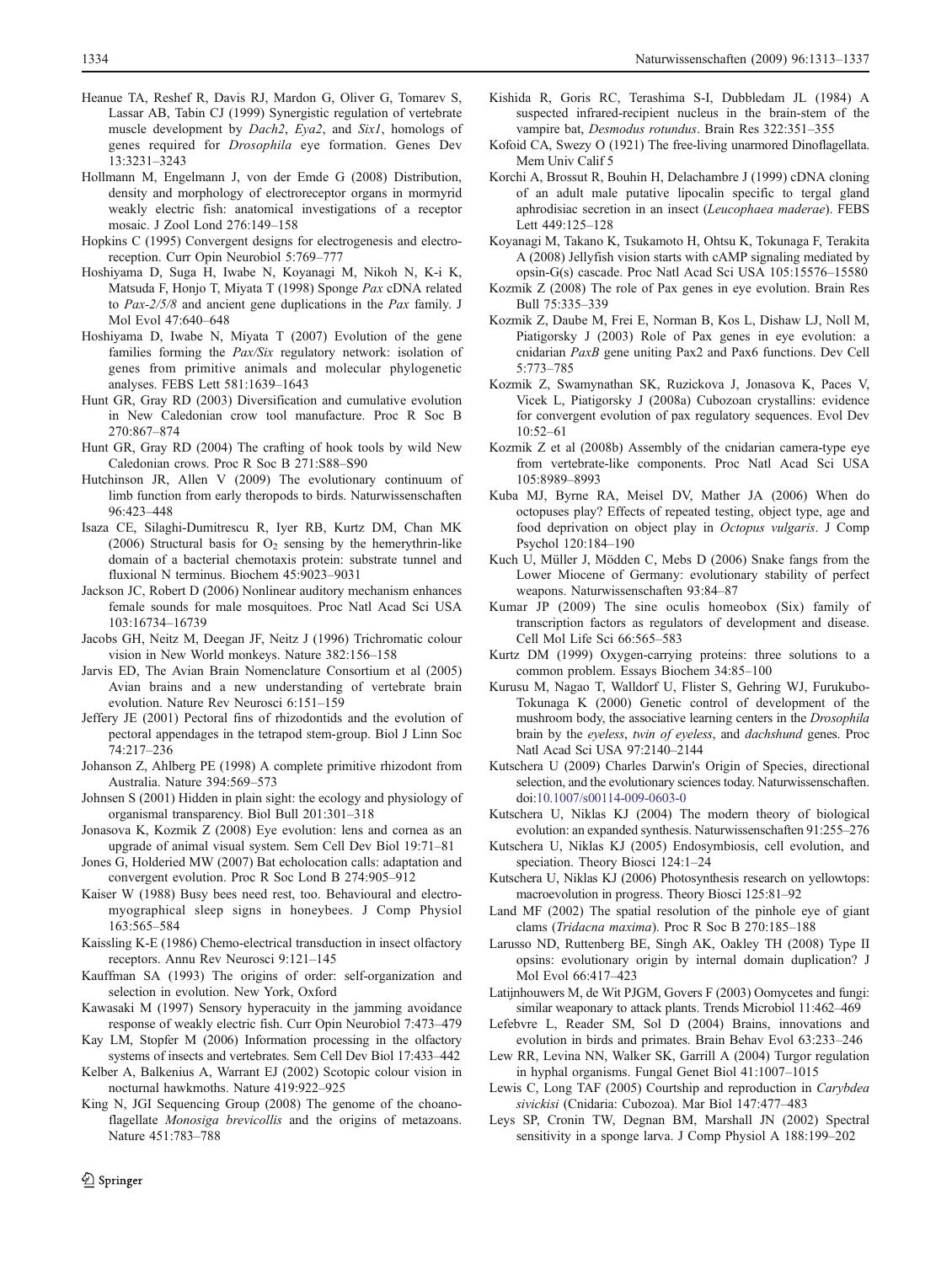- <span id="page-22-0"></span>Li R-H, Lockley MG, Makovicky PJ, Matsukawa M, Norell MA, Harris JD, Liu M-W (2008) Behavioral and faunal implications of Early Cretaceous deinonychosaur trackways from China. Naturwissenschaften 95:185–191
- Long JA, Young GC, Holland T, Senden TJ, Fitzgerald EMG (2006) An exceptional Devonian fish from Australia sheds light on tetrapod origins. Nature 444:199–202
- Losos JB, Jackman TR, Larson A, de Queiroz K, Rodríguez-Schettino L (1998) Contingency and determinism in replicated adaptive radiations of island lizards. Science 279:2115–2118
- Low PS, Shank SS, Sejnowski TJ, Margoliash D (2008) Mammalianlike features of sleep structure in zebra finches. Proc Natl Acad Sci USA 105:9081–9086
- Lundin C, Käll L, Kreher SA, Kapp K, Sonnhammer EL, Carlson JR, von Heijne G, Nilsson IM (2007) Membrane topology of the Drosophila OR83b odorant receptor. FEBS Lett 581:5601–5604
- Macklem PT (2008) Emergent phenomena and the secrets of life. J Appl Physiol 104:1844–1846
- McNamara KJ (1997) Shapes of time: the evolution of growth and development. John Hopkins Press, Baltimore
- Mainz T, Schmitz A, Schmitz H (2004) Variation in number and differentiation of the abdominal infrared receptors in the Australian 'fire-beetle' Merimna atrata (Coleoptera, Buprestidae). Arthropod Struct Dev 33:419–430
- Makovicky PJ, Apesteguía S, Agnolín FL (2005) The earliest dromaeosaurid theropod from South America. Nature 437:1007–1011
- Marasco PD, Catania KC (2007) Response properties of primary afferents supplying Eimer's organ. J Exp Biol 210:765–780
- Marin B, Nowack ECM, Melkonian M (2005) A plastid in the making: evidence for a secondary primary endosymbiosis. Protist 156:425–432
- Martin VJ (2002) Photoreceptors of cnidarians. Can J Zool 80:1703– 1722
- Martin G, Rojas LM, Ramírez Y, McNeil R (2004) The eyes of oilbirds (Steatornis caripensis): pushing at the limits of sensitivity. Naturwissenschaften 91:26–29
- Martinez C, Nicolas A, van Tilbeurgh H, Egloff M-P, Cudrey C, Verger R, Cambillau C (1994) Cutinase, a lipolytic enzyme with a preformed oxyanion hole. Biochem 33:83–89
- Mather JA (2008a) Cephalopod consciousness: behavioural evidence. Consciousness Cognit 17:37–48
- Mather JA (2008b) To boldly go where no mollusc has gone before: personality, play, thinking and consciousness in cephalopods. Amer Malacol Bull 24:51–58
- Matus DQ, Pang K, Daly M, Martindale MQ (2007) Expression of Pax gene family numbers in the anthozoan cnidarian, Nematostella vectensis. Evol Dev 9:25–38
- Mayr G, Peters DS, Plodowiski G, Vogel O (2002) Bristle-like integumenary structures at the tail of the horned dinosaur Psittacosaurus. Naturwissenschaften 89:361–365
- Melchor RN, de Valais S, Genise JF (2002) Bird-like footprints from the late Triassic. Nature 417:936–938
- Midgley M (2003) The myths we live by. Routledge, London
- Milner ARC, Harris JD, Lockley MG, Kirkland JI, Matthews NA (2009) Bird-like anatomy, posture and behavior revealed by an early Jurassic theropod dinosaur resting trace. PLoS ONE 4: e4591
- Molnar RE (2008) Book review. J Vert Paleont 28:586–587
- Money NP, Davis CM, Ravishankar JP (2004) Biomechanical evidence for convergent evolution of the invasive growth process among fungi and oomycete water molds. Fungal Gene Biol 41:872–876
- Morrison CL, Harvey AW, Lavery S, Tieu K, Huang Y, Cunningham CW (2002) Mitochondrial gene rearrangements confirm the parallel evolution of the crab-like form. Proc R Soc B 269:345– 350
- Nagel T (1974) What is like to be a bat. Phil Rev 83:433–450
- Nakayama T, K-i I (2009) Another acquisition of a primary photosynthetic organelle is underway in Paulinella chromatophora. Curr Biol 19:R284–R285
- Negri A, Tedeschi G, Bonomi F, Zhang J-H, Kurtz DM (1994) Amino-acid sequences of the alpha- and beta-subunits of hemerythrin from Lingula reevii. Biochim Biophys Acta, Protein Struct Mol Enzymol 1208:277–285
- Nesbitt S (2007) The anatomy of Effigia okeeffeae (Archosauria, Suchia), theropod-like convergence, and the distribution of related taxa. Bull Amer Mus Nat Hist 302:1–84
- Nesbitt SJ, Norell MA (2006) Extreme convergence in the body plans of an early suchian (Archosauria) and ornithomimid dinosaurs (Theropoda). Proc R Soc B 273:1045–1048
- Neuweiler G (1990) Auditory adaptations for prey capture in echolocation. Physiol Rev 70:615–641
- Neuweiler G (2003) Evolutionary aspects of bat echolocation. J Comp Physiol A 189:245–256
- Nilsson D-E, Gislen L, Coates MM, Skogh C, Garm A (2005) Advanced optics in a jellyfish eye. Nature 435:201–205
- Nitz DA, van Swinderen B, Tononi G, Greenspan RJ (2002) Electrophysiological correlates of rest and activity in Drosophila melanogaster. Curr Biol 12:1934–1940
- Olofsson B, de Bono M (2008) Sleep: dozy worms and sleepy flies. Curr Biol 18:R204–R206
- Pancer Z, Amemiya CT, Ehrhardt GRA, Ceitlin J, Gartland GL, Cooper MD (2004) Somatic diversification of variable lymphocyte receptors in the agnathan sea lamprey. Nature 430:174–180
- Pancer Z, Saha NR, Kasamatsu J, Suzuki T, Amemiya CT, Kasahara M, Cooper MD (2005) Variable lymphocyte receptors in hagfish. Proc Natl Acad Sci USA 102:9224–9229
- Parra-Olea G, Wake DB (2001) Extreme morphological and ecological homoplasy in tropical salamanders. Proc Natl Acad Sci USA 98:7888–7891
- Passardi F, Cosio C, Penel C, Dunand C (2005) Peroxidases have more functions than a Swiss army knife. Plant Cell Rep 24:255– 265
- Pelosi P, Zhou J-J, Ban LP, Calvello M (2006) Soluble proteins in insect chemical communication. Cell Mol Life Sci 63:1658–1676
- Perry J, Nalepa CA (2003) A new mode of parental care in cockroaches. Insect Sociaux 50:245–247
- Plaza S, De Jong DM, Gehring WJ, Miller DJ (2003) DNA-binding characteristics of cnidarian Pax-C and Pax-B proteins in vivo and in vitro: no simple relationship with the Pax-6 and Pax-2/5/ 8 classes. J Exp Zool, Mol Dev Evol 299B:26–35
- Polanyi M (1968) Life's irreducible structure. Science 160:1308–1312
- Pouchet G (1887) Quatrième contribution à l'histoire des péridiniens. J Anat Physiol Norm Path Homme Animaux 23:87–112
- Proske U, Gregory JE (2004) The role of push rods in platypus and echidna—some speculations. Proc Linn Soc New South Wales 125:319–326
- Prum RO, Torres R (2003) Structural colouration of avian skin: convergent evolution of coherently scattered dermal collagen arrays. J Exp Biol 206:2409–2429
- Prum RO, Torres RH (2004) Structural colouration of mammalian skin: convergent evolution of coherently scattering dermal collagen arrays. J Exp Biol 207:2157–2172
- Pusch R, von der Emde G, Hollmann M, Bacelo J, Nöbel S, Grant K, Englemann J (2008) Active sensing in a mormyrid fish: electric images and peripheral modifications of the signal carrier give evidence of dual foveation. J Exp Biol 211:921–934
- Rattenborg NC, Martinez-Gonzalez D, Lesku JA (2009) Avian sleep homeostasis: convergent evolution of complex brains, cognition and sleep functions in mammals and birds. Neurosci Biobehavior Rev 33:253–270
- Rebay I, Silver SJ, Tootle TL (2005) New vision from eyes absent: transcription factors as enzymes. Trends Gen 21:163–171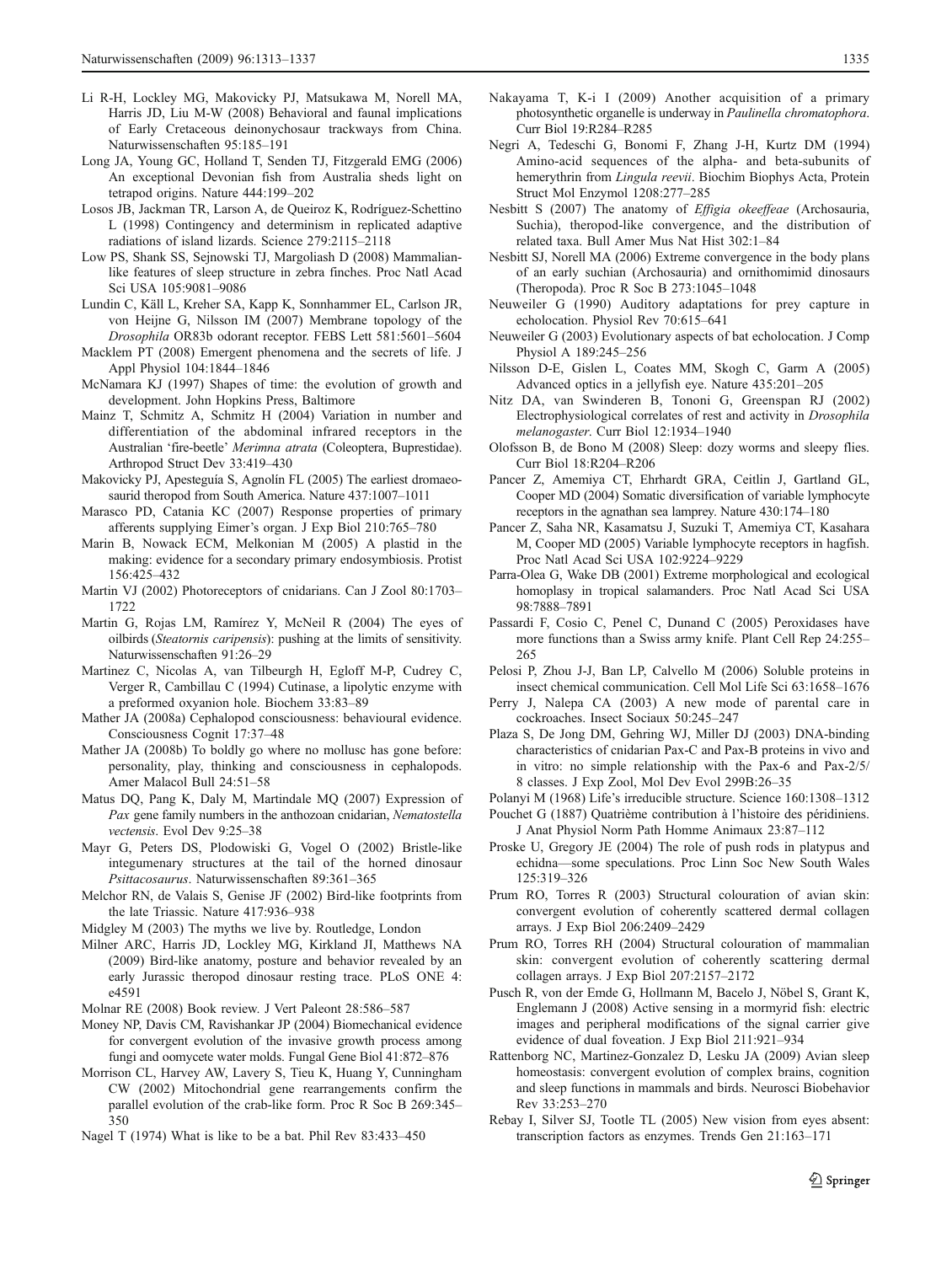<span id="page-23-0"></span>Richards TA, Dacks JB, Jenkinson JM, Thornton CR, Talbot NJ (2006) Evolution of filamentous plant pathogens: gene exchange across eukaryotic kingdoms. Curr Biol 16:1857–1864

Richerson JV, Borden JH, Hollingdale J (1972) Morphology of a unique sensillum placodeum on the antennae of Coeloides brunneri (Hymenoptera: Braconidae). Can J Zool 50:909–913

- Rüber L, Adams DC (2001) Evolutionary convergence of body shape and trophic morphology in cichlids from Lake Tanganyika. J Evol Biol 14:325–332
- Rueckert S, Leander BS (2008) Morphology and molecular phylogeny of Haplozoon praxillellae n. sp. (Dinoflagellata): a novel intestinal parasite of the maldanid polychaete Praxillella pacifica Berkeley. Eur J Protist 44:299–307
- Sachdev RNS, Catania KC (2002) Receptive fields and response properties of neurons in the star-nosed moles somatosensory fovea. J Neurophysiol 87:2602–2611
- Sato K, Pellegrino M, Nakagawa T, Nakagawa T, Vosshall LB, Touhara K (2008) Insect olfactory receptors are heteromeric ligand-gated ion channels. Nature 452:1002–1007
- Satterlie RA (2002) Neuronal control of swimming in jellyfish: a comparative story. Can J Zool 80:1654–1669
- Schmitz H, Trenner S, Hofmann MH, Bleckmann H (2000a) The ability of Rhodnius prolixus (Hemiptera; Reduviidae) to approach a thermal source solely by its infrared radiation. J Insect Physiol 46:745–751
- Schmitz H, Schmitz A, Bleckmann H (2000b) A new type of infrared organ in the Australian "fire-beetle" Merimna atrata (Coleoptera: Buprestidae). Naturwissenschaften 87:542–545
- Schmitz H, Schmitz A, Trenner S, Bleckmann H (2002) A new type of insect infrared organ of low thermal mass. Naturwissenschaften 89:226–229
- Schmitz A, Sehrbrock A, Schmitz H (2007) The analysis of the mechanosensory origin of the infrared sensilla in Melanophila acuminata (Coleoptera; Buprestidae) adduces new insight into the transduction mechanism. Arthropod Struct Dev 36:291–303
- Schmitz A, Gebhardt M, Schmitz H (2008) Microfluidic photomechanic receptors in a pyrophilous flat bug. Naturwissenschaften 95:455–460
- Schram FR, Vonk R, Hof CHJ (1997) Mazon Creek Cycloidea. J Paleont 71:261–284
- Schreiber A, Storch V (1992) Free-cells and blood proteins of Priapulus caudatas Lamarck (Priapulida). Sarsia 76:261–266
- Schütz S, Weissbecker B, Hummel HE, Apel K-H, Schmitz H, Bleckmann H (1999) Insect antenna as a smoke detector. Nature 398:298–299
- Senter P (2007) A new look at the phylogeny of Coelurosauria (Dinosauria: Theropoda). J System Palaeont 5:429–463
- Seymour J (2002) One touch of venom. Nat Hist 111(7):72–75
- Seymour JE, Carette TJ, Sutherland PA (2004) Do box jellyfish sleep at night? Med J Aust 181:707
- Shaw PJ, Cirelli C, Greenspan RJ, Tononi G (2000) Correlates of sleep and waking in Drosophila melanogaster. Science 287:1834–1837
- Shomrat T, Zarrella I, Fiorito G, Hochner B (2008) The octopus vertical lobe modulates short-term learning rate and uses LTP to acquire long-term memory. Curr Biol 18:337–342
- Shubin NH, Daeschler EB, Coates MI (2004) The early evolution of the tetrapod humerus. Science 304:90–93
- Shubin N, Tabin C, Carroll S (2009) Deep homology and the origins of evolutionary novelty. Nature 457:818–823
- Skogh C, Garm A, Nilsson D-E, Ekström P (2006) Bilaterally symmetrical rhopalial nervous system of the box jellyfish Tripedalia cystophora. J Morph 267:1391–1405
- Smart R, Kiely A, Beale M, Vargas E, Carraher C, Kralicek AV, Christie DL, Chen C, Newcomb RD, Warr CG (2008) Drosophila odorant receptors are novel seven transmembrane proteins that can

signal independently of heterotrimeric G proteins. Insect Biochem Mol Biol 38:770–780

- Smith SGJ, Mahon V, Lambert MA, Fagan RP (2007) A molecular Swiss army knife: OmpA structure, function and expression. FEMS Microbiol Lett 273:1–11
- Snitting D (2008) A redescription of the anatomy of the late Devonian Spodichthys buetleri Jarvik, 1985 (Sarcopterygii, Tetrapodomorpha) from East Greenland. J Vert Paleont 28:637–655
- Somanathan H, Borger RM, Warrant EJ, Kelber A (2008) Nocturnal bees learn landmark colours in starlight. Curr Biol 18:R996– R997
- Soppa J (1994) Two hypotheses—one answer. Sequence comparison does not support an evolutionary link between halobacterial retinal proteins including bacteriorhodopsin and eukaryotic G-protein-coupled receptors. FEBS Lett 342:7–11
- Stensmyr MC, Erland S, Hallberg E, Wallén R, Greenaway P, Hansson BS (2005) Insect-like olfactory adaptations in the terrestrial giant robber crab. Curr Biol 15:116–121
- Suarez RK, Welch KC, Hanna SK, Herrera MLG (2009) Flight muscle enzymes and metabolic flux rates during hovering flight of the nectar bat, Glossophaga soricina: further evidence of convergence with hummingbirds. Comp Biochem Physiol 153:136–140
- Takács S, Bottomley H, Andreller I, Zaradnik T, Schwarz J, Bennett R, Strong W, Gries G (2009) Infrared radiation from hot cones on cool conifers attracts seed-feeding insects. Proc R Soc B 276:649–655
- Tallorovic SK, Zakon HH (2005) Electric organ discharge frequency jamming during social interactions in brown ghost knifefish, Apteronotus leptorhynchus. Anim Behav 70:1355–1365
- Tanaka K, Barmina O, Kopp A (2009) Distinct developmental mechanisms underlie the evolutionary diversification of Drosophila sex combs. Proc Natl Acad Sci USA 106:4764–4769
- Taylor FJR (1980) On dinoflagellate evolution. Biosyst 13:65–108
- Taylor AH, Hunt CR, Holzhaider C, Gray RD (2007) Spontaneous metatool use by New Caledonian crows. Curr Biol 17:1504–1507
- Tcherkez GBB, Farquhar GD, Andrews TJ (2006) Despite slow catalysis and confused substrate specificity, all ribulose bisphosphate carboxylases may be nearly perfectly optimized. Proc Natl Acad Sci USA 103:7246–7251
- Tegoni M, Pelosi M, Vincent F, Spinelli S, Campanacci V, Grolli S, Ramoni R, Cambillau C (2000) Mammalian odorant binding proteins. Biochim Biophys Acta, Protein Struct Mol Enzymol 1482:229–240
- Thomas JA, Moss CF, Vater M (eds) (2004) Echolocation in bats and dolphins. Chicago University Press, Chicago
- Thorne N, Chromey C, Bray S, Amrein H (2004) Taste perception and coding in Drosophila. Curr Biol 14:1065–1079
- Turnbull WD (1978) Another look at dental specialization in the extinct sabre-tooth marsupial, Thylacosmilus, compared with its placental counterparts. In: Butler PM, Joysey KA (eds) Development, function and evolution of teeth. Academic, London, pp 399–414
- Turner AH, Pol D, Clarke JA, Erickson GM, Norell MA (2007a) A basal dromaeosaurid and size evolution preceding avian flight. Science 317:1378–1381
- Turner AH, Makonvicky PJ, Norell MA (2007b) Feather quill knobs in the dinosaur Velociraptor. Science 317:1721
- Ulanovsky N, Fenton MB, Tsoar A, Korine C (2004) Dynamics of jamming avoidance in echolocating bats. Proc R Soc Lond B 271:1467–1475
- Van Holde KE, Miller KI, Decker H (2001) Hemocyanins and invertebrate evolution. J Biol Chem 276:15563–15566
- Vences M, Kosuch J, Boistel R, Haddad CFB, La Marca E, Lötters S, Veith M (2003) Convergent evolution of aposematic coloration in Neotropical poison frogs: a molecular phylogenetic perspective. Org Divers Evol 3:215–226